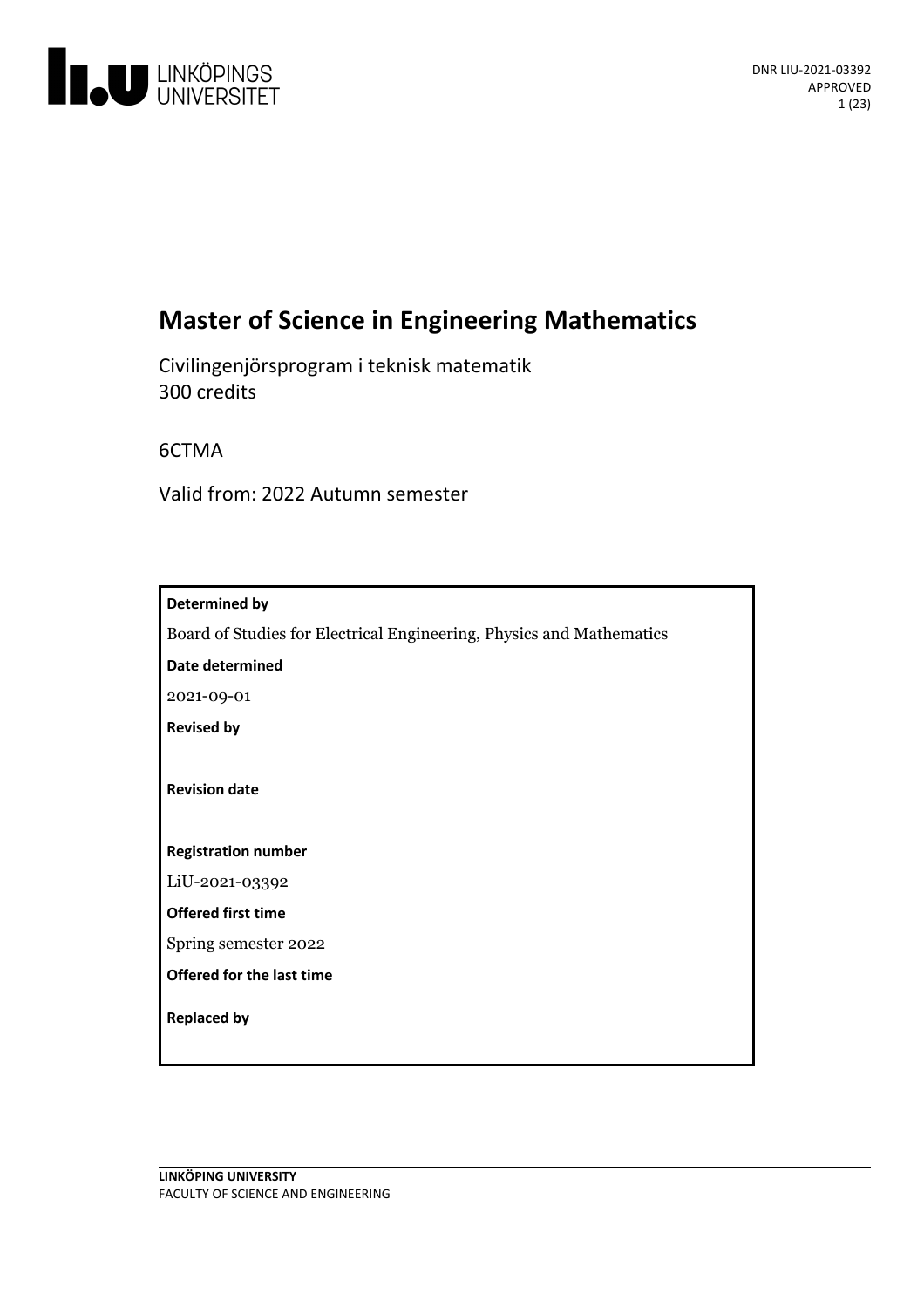# Entry requirements

# Degree in Swedish

Civilingenjör 300 hp och Teknologie master 120 hp

# Degree in English

Master of Science in Engineering 300 credits and Master of Science 120 credits

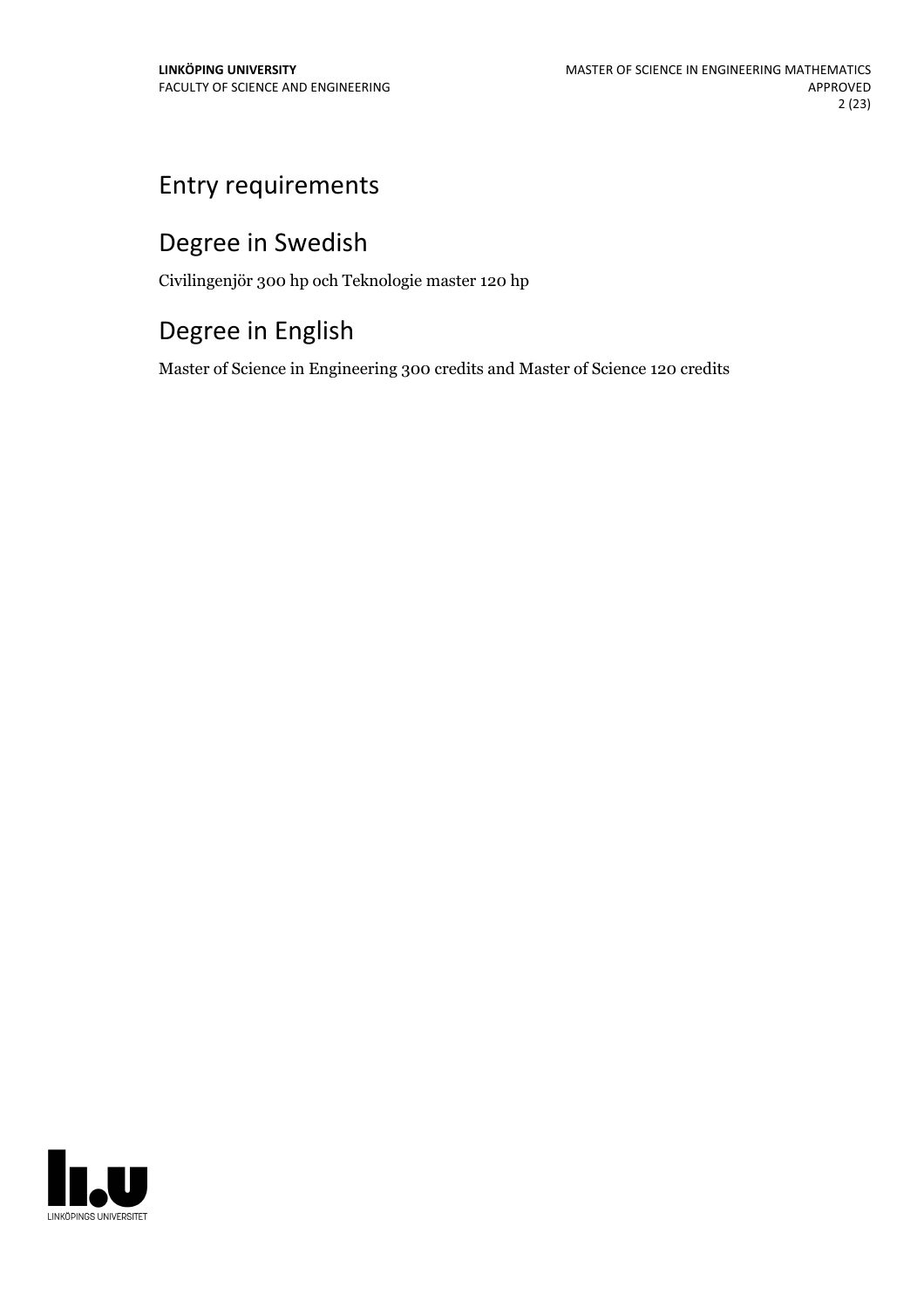# **Curriculum**

## **Semester 1 (Autumn 2022)**

| Course<br>code | <b>Course name</b>                      | <b>Credits</b> | Level | <b>Timetable</b><br>module | <b>ECV</b> |
|----------------|-----------------------------------------|----------------|-------|----------------------------|------------|
| Period 0       |                                         |                |       |                            |            |
| TATB01         | <b>Foundation Course in Mathematics</b> | $6*$           | G1X   | ۰                          | C          |
| Period 1       |                                         |                |       |                            |            |
| TANA82         | <b>Engineering Project</b>              | $6*$           | G1X   | 4                          | C          |
| TATA24         | Linear Algebra                          | $8*$           | G1X   | 1                          | C          |
| TATB01         | <b>Foundation Course in Mathematics</b> | $6*$           | G1X   | 4                          | C          |
| TATB05         | <b>Mathematical Modeling</b>            | $4*$           | G1X   | 2                          | C          |
| Period 2       |                                         |                |       |                            |            |
| TANA82         | <b>Engineering Project</b>              | $6*$           | G1X   | 3                          | C          |
| TATA24         | Linear Algebra                          | $8*$           | G1X   | 4                          | C          |
| TATA41         | Calculus in One Variable 1              | 6              | G1X   | 2                          | C          |
| TATB05         | <b>Mathematical Modeling</b>            | $4*$           | G1X   | 1                          | C          |

ECV = Elective / Compulsory /Voluntary

\*The course is divided into several semesters and/or periods

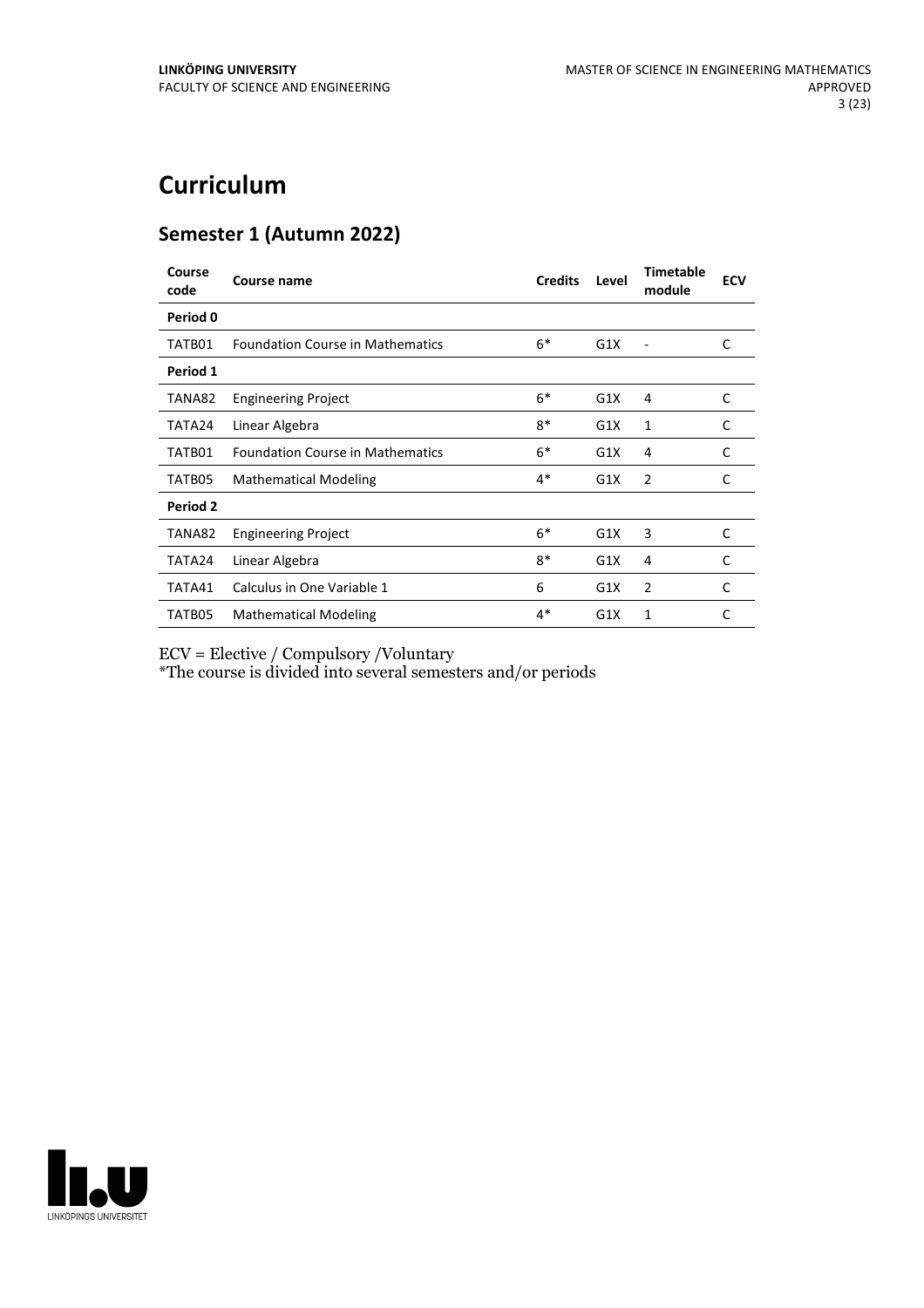## **Common rules**

Degree project for Master's Degree in Engineering 300 credits, Master of Science (Two years), Master of Philosophy (Two years), Master of Science (One year), and master's degrees without prefix

General provisions for the degree project are given here. A specific faculty programme board may have supplementary regulations that are specific for a study programme. These are specified, where relevant, in the syllabus for the field of education and/or the degree project. Information and links to course syllabuses, registration, reflection documents, etc. can be found at <https://www.lith.liu.se/examensarbete/examensarbete?l=en>.

## **General provisions**

To be awarded a Master's Degree in Engineering 300 credits, Master of Science (Two years), Master of Philosophy (Two years), Master of Science (One year), or master's degree without prefix a student must carry out an approved degree project. The components of the degree project are described in the relevant course syllabus.

## **Aim**

The aim of the degree project is described in the relevant course syllabus, <https://www.lith.liu.se/examensarbete/examensarbete?l=en>. Links to respective course syllabus can be found under the respective headings Master's programme, Civilingenjörsutbildning (only in Swedish), Högskoleingenjörsutbildning (only in Swedish), Kandidatutbildning (only in Swedish).

## **Extent**

Requirements for the extent of the degree project for each type of degree are given in the syllabus of the study programme.

## **Locations for a degree project**

The work is carried out in the form of:

- an internal degree project located at one of the participating departments at LiU
- an external degree project located at a company, government agency, or other organisation in Sweden or abroad, that an examiner has assessed is able to manage a degree project that satisfies the requirements, or
- a degree project within an exchange agreement in association with study abroad, whereby all study results are to be credited to the student by the relevant faculty programme board.

The main subject areas that are permitted within each study programme are described in the programme syllabus. Any individual subjects that may be relevant to the main subject area are to be determined by the relevant faculty programme

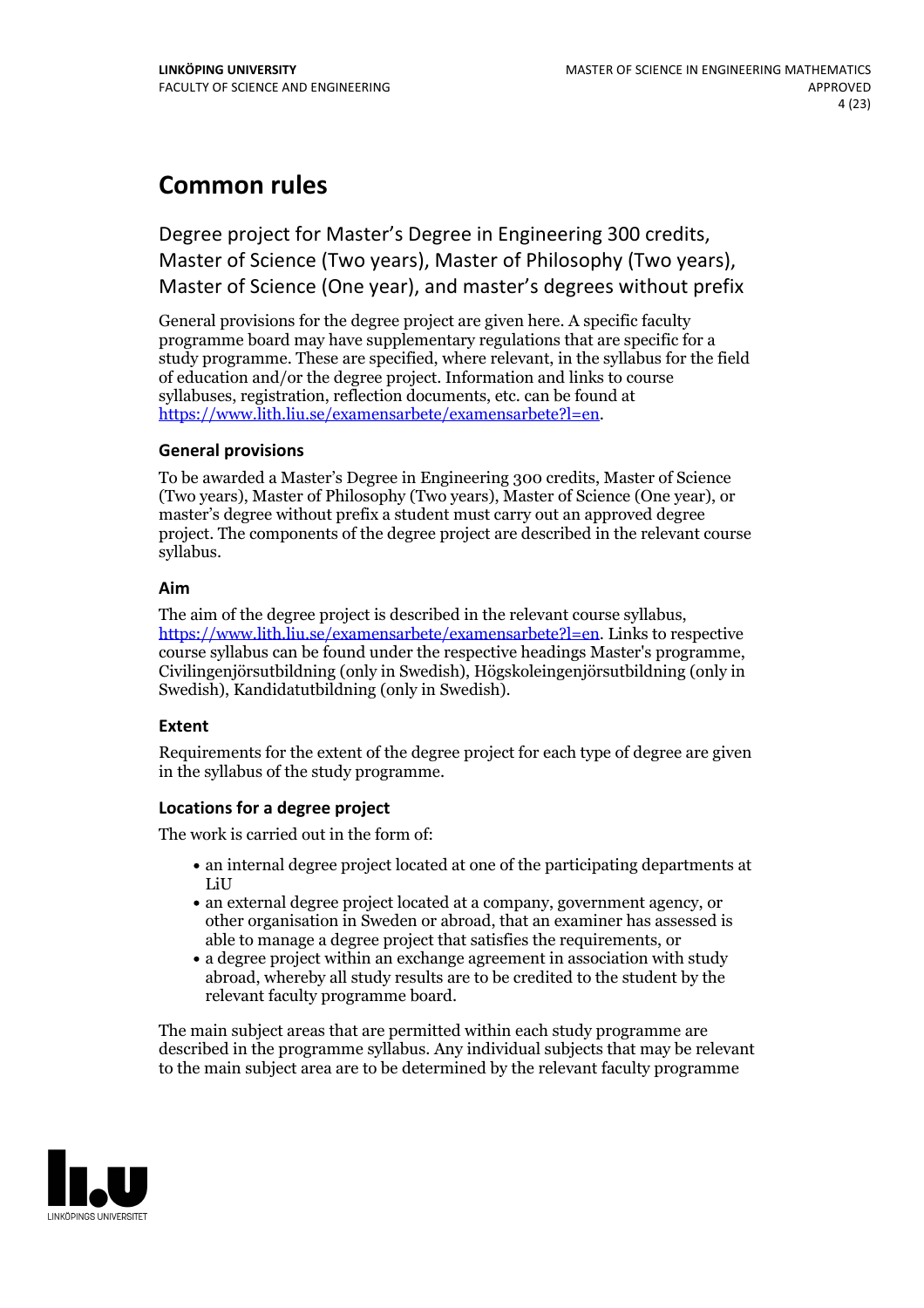board.

The examiner for a degree project within a certain subject area are determined by the faculty programme board that is responsible for general degrees within the main subject area. An up-to-date list is given at [https://www.lith.liu.se/examensarbete/examensarbete?l=en.](https://www.lith.liu.se/examensarbete/examensarbete?l=en)

## **Degree projects within agreements relatingto study abroad**

During study abroad that takes place within the framework of an agreement, the provisions of the host institute relating to degree projects are applied. The student is to consult the faculty programme board and together ensure that the proposed degree project is carried out in a main subject area that is permitted within the study programme. Approved main subject areas for degree projects are specified in the syllabus for the relevant programme.

A certificate confirming that the degree project has been approved and a copy of the degree project thesis (in PDF format) are to be submitted to the relevant faculty programme board.

## **Selection of degree project**

A degree project is to be selected in consultation with an examiner, who is also responsible that the specialisation, extent and level of the project satisfy the requirements specified in the course syllabus.

In cases in which issues relating to work-related copyright, patenting or remuneration may arise, provisions governing these should be established in advance. A student working on a degree project may sign a confidentiality agreement in order to obtain access to confidential information necessary for the degree project. The supervisor and examiner, however, determine whether they are prepared to sign a confidentiality agreement, and thus the confidential information must not normally be of such nature that it is necessary to supervise or grade the work. The complete degree project thesis is to be published during the grading procedure, unless exceptional circumstances prevent this. If any part of the thesis should not be published, this must be approved in advance by the examiner and the relevant head of department. Note that final decisions relating to confidentiality are taken by an administrative court.

## **Commencement of a degree project**

Requirements that must be satisfied before a degree project can be started are given in the currently valid course syllabus, which can be obtained in the relevant programme syllabus at <https://liu.se/studieinfo/en>.

Notification of a degree project is to be carried out when the degree project starts, at <https://www.lith.liu.se/for-studenter/anmalan-till-exjobb?l=en>. Registration of the degree project is to take place before work commences.

Before the start of the degree project, the examiner is to ensure that the student satisfies the conditions for commencement of the degree project within the relevant main subject area. Support in this can be obtained from the study

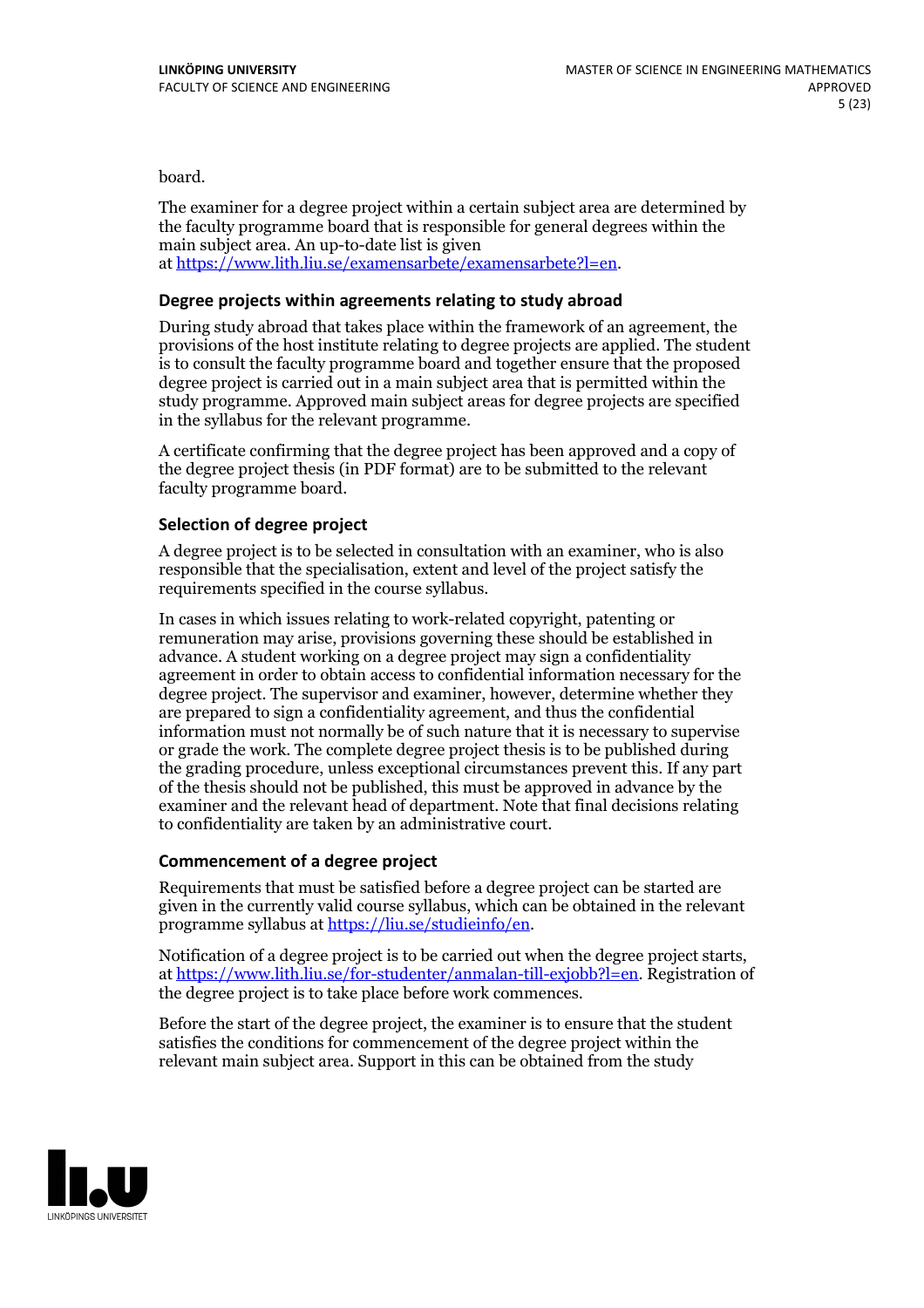guidance counsellor, who checks the general requirements for starting the degree project.

The student is also to notify the relevant department of the start of the degree project.

## **Degree projects in collaboration with another student**

In cases in which two students carry out a degree project together, the contribution of each student is to be specified. The extent of the work is to correspond to the extent of two individual projects. The examiner is to ensure that each student has contributed in a satisfactory manner to the work, and that each student satisfies the requirements for achieving a Pass grade for the degree project.

Degree projects carried out in collaboration between more than two students are not permitted.

## **Examiners**

The examiner must be employed as a teacher at LiU according to the LiU Regulations for Appointments

[\(https://styrdokument.liu.se/Regelsamling/VisaBeslut/622784](https://styrdokument.liu.se/Regelsamling/VisaBeslut/622784)). The following teachers can be appointed as examiner: Professor (including Adjunct and Visiting Professor), Associate Professor (including Adjunct), Senior Lecturer (including Adjunct and Visiting Senior Lecturer), Research Fellow, or Postdoc. The examiner must also have the expertise required to examine degree projects within the relevant main subject area, and be appointed by the faculty programme board. The faculty programme board can also appoint emerita/emeritus as examiner for a single thesis work.

The examiner is to:

- ensure before the start of the degree project that the student satisfies the conditions for commencement of the degree project within the relevant main subject area. The study guidance counsellor is to check whether the commencement criteria are satisfied and inform the examiner of this
- check whether special admission requirements (where relevant) are satisfied, for example that the student can demonstrate a certain degree of in-depth knowledge within the field relevant for the degree project
- determine the specialisation and principal work of the degree project, based on an assessment of whether the degree project will result in the learning outcomes of the course syllabus being satisfied
- $\bullet$  in conjunction with the planning report, check that the student has registered for the degree project
- pass/fail the planning report
- pass/fail the mid-way assessment
- be responsible that the supervisor or supervisors carry out their duties
- approve the work for presentation
- before the presentation, check that the proposed opponent satisfies the conditions for commencement of the degree project and has attended three

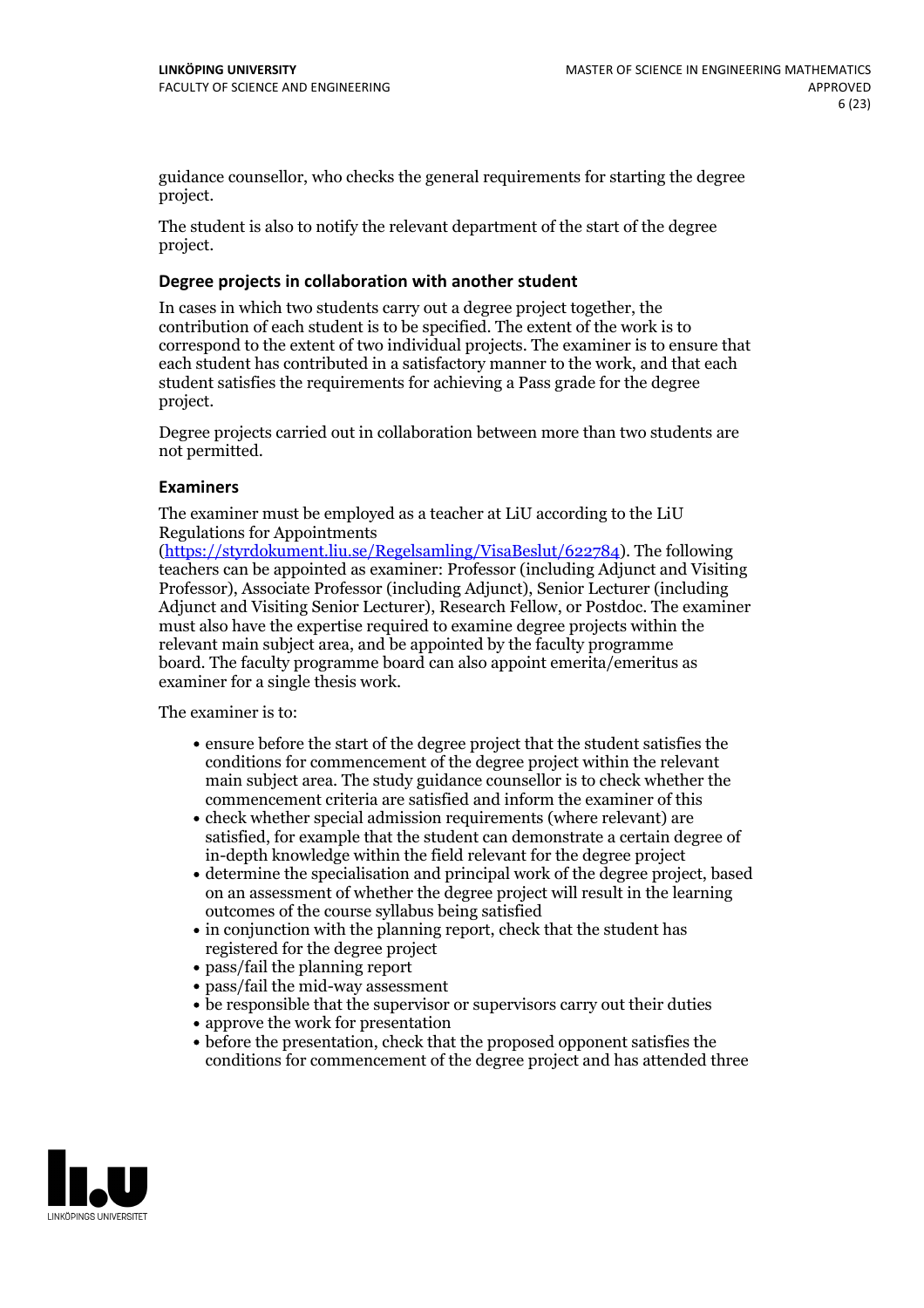thesis presentations

- pass/fail the presentation and the opposition to it
- approve a concluding reflection document
- ensure that a degree project that has been passed satisfies the learning outcomes of the course syllabus and other requirements, and award a grade to the degree project (either  $G = Pass$ , or  $U = Fail$ ).

In cases in which a degree project is carried out jointly by two students with different main subject areas, one examiner in each main subject area must be appointed, where this is necessary.

## **Supervisors**

A student working on a degree project is to have access to an internal supervisor at the department at which the degree project has been registered. The internal supervisor is to have a degree that corresponds at least to the level of the degree project to be supervised. The internal supervisor may, in exceptional circumstances, be the same individual as the examiner. A decision of whether to allow this in a particular case is to be made by the relevant faculty programme board before the degree project is started.

The supervisor is to ensure that the student obtains help with:

- expert support in general questions related to methods, specialist knowledge of the subject, and writing the thesis
- problem formulation, and setting the limits of the work
- scheduling and planning work, and selection of appropriate methods.

If the degree project is being carried out outside of LiTH, an external supervisor from the commissioner is to be appointed.

## **Planning report**

During the first weeks of the degree project, the student is to draw up a planning report that contains:

- a preliminary title of the degree project
- a preliminary statement of the research question, against the background of a literature search
- a preliminary description of the approach to be taken
- planned literature foundation
- a schedule for the execution of the degree project, including suggested dates for the mid-way assessment and presentation.

Formulation of the research question is to be bounded, realistic and viewed from a perspective ofsocietal or commercial benefit. The term "societal" is to be understood here to include universities and university colleges.

## **Mid-way assessment**

Approximately half-way through the degree project, the student is to describe to the examiner at a mid-way assessment how the work is progressing relative to the

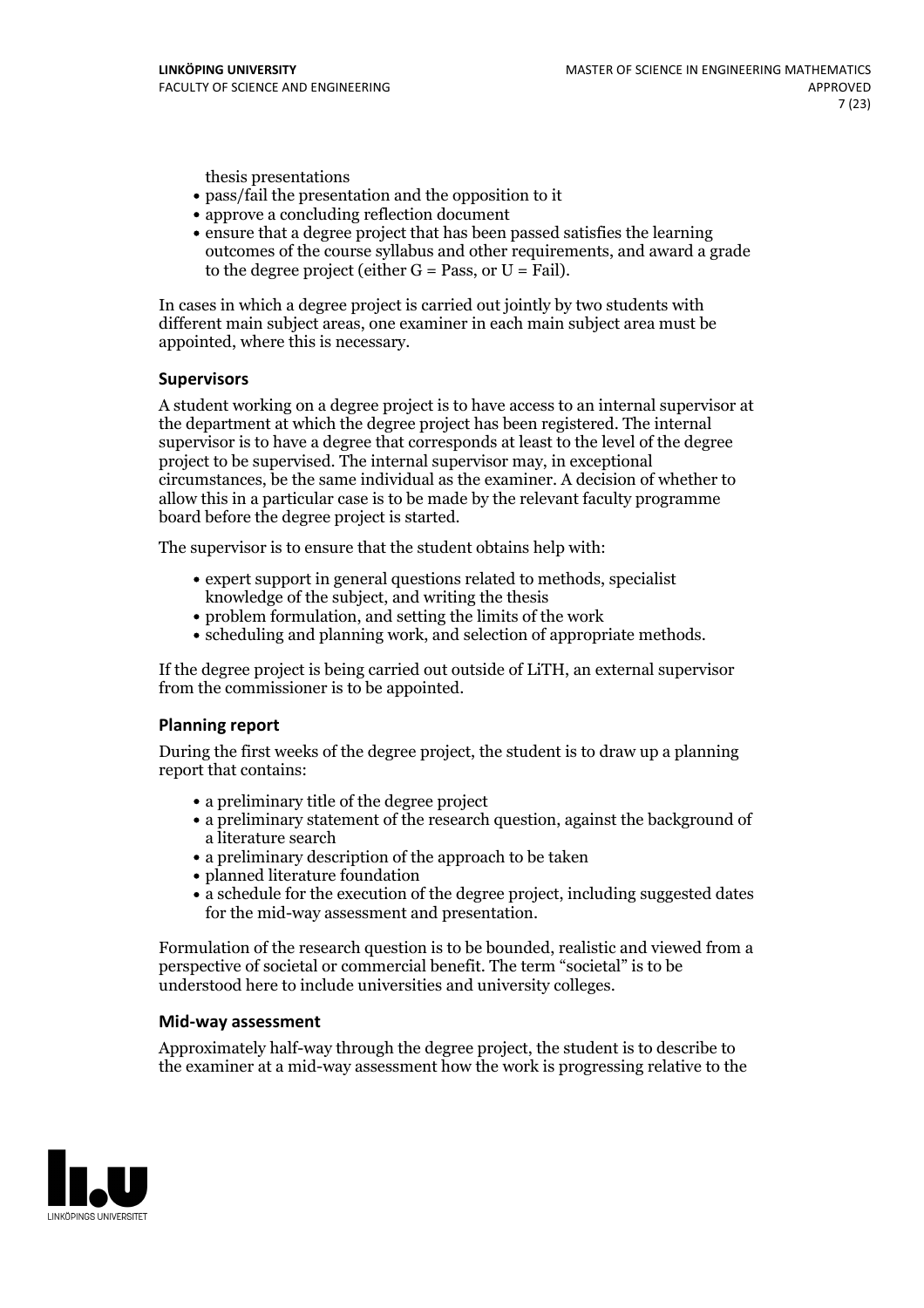planning report. The supervisor should also participate. The form of the mid-way assessment may be anything from an oral presentation to a public seminar. The conclusion of the mid-way assessment may be one of three possibilities:

- 1. The work has been carried out essentially as planned, and can continue as planned. The mid-way assessment has been passed.
- 2. The work has been carried out with certain deviations from the planning report. It is, however, believed that it will be possible to complete the work with minor adjustments to the formulation of the research question,<br>approach and/or schedule. The mid-way assessment has been passed.<br>3. The work has deviated from the planning report in a significant manner,<br>and there is
- assessment has been failed. A new planning report must be drawn up and a new mid-way assessment carried out.

## **Reporting**

Both oral and written reports of the degree project are to be made, in Swedish or English. For the international Master's programmes, both the oral and written examination should be made in English. The faculty programme board can allow the reporting to be carried out in another language than Swedish or English.

The oral presentation is to take place in public, unless there are exceptional circumstances that this should not be done. The written report is to be in the form of a professionally produced degree project thesis. The presentation and thesis are to follow the instructions given below.

## **Presentation**

The oral presentation is to take place when the examiner considers that the work has been completed and is ready to be presented. The presentation is to take place on site at LiU at atime when other students can attend. This means that the presentation can take place on a date that the student has agreed with the examiner, normally between the re-examination period in August and midsummer, and after the student has attended three thesis presentations.

The oral presentation is to describe the background to the problem that has been studied, describe the methods used, and present the results and conclusions. The presentation is to be at a level suitable for everyone present, not just for specialists. After the oral presentation, the student is to counter any criticism that the opponent may raise, and allow other participants to pose questions. The presentation and the opposition are to be approved by the examiner. When any required adjustments of the thesis have been made, the reflection document has been approved, and the student has functioned as an opponent for another degree project, the degree project is reported as a passed course and the credits can be used to satisfy the requirements for a qualification.

## **Degree project thesis**

The written degree project report is to be professionally written and comprehensive, and it is to demonstrate a scientific approach. The report must be prepared in accordance with principles for acceptable practice when referring to

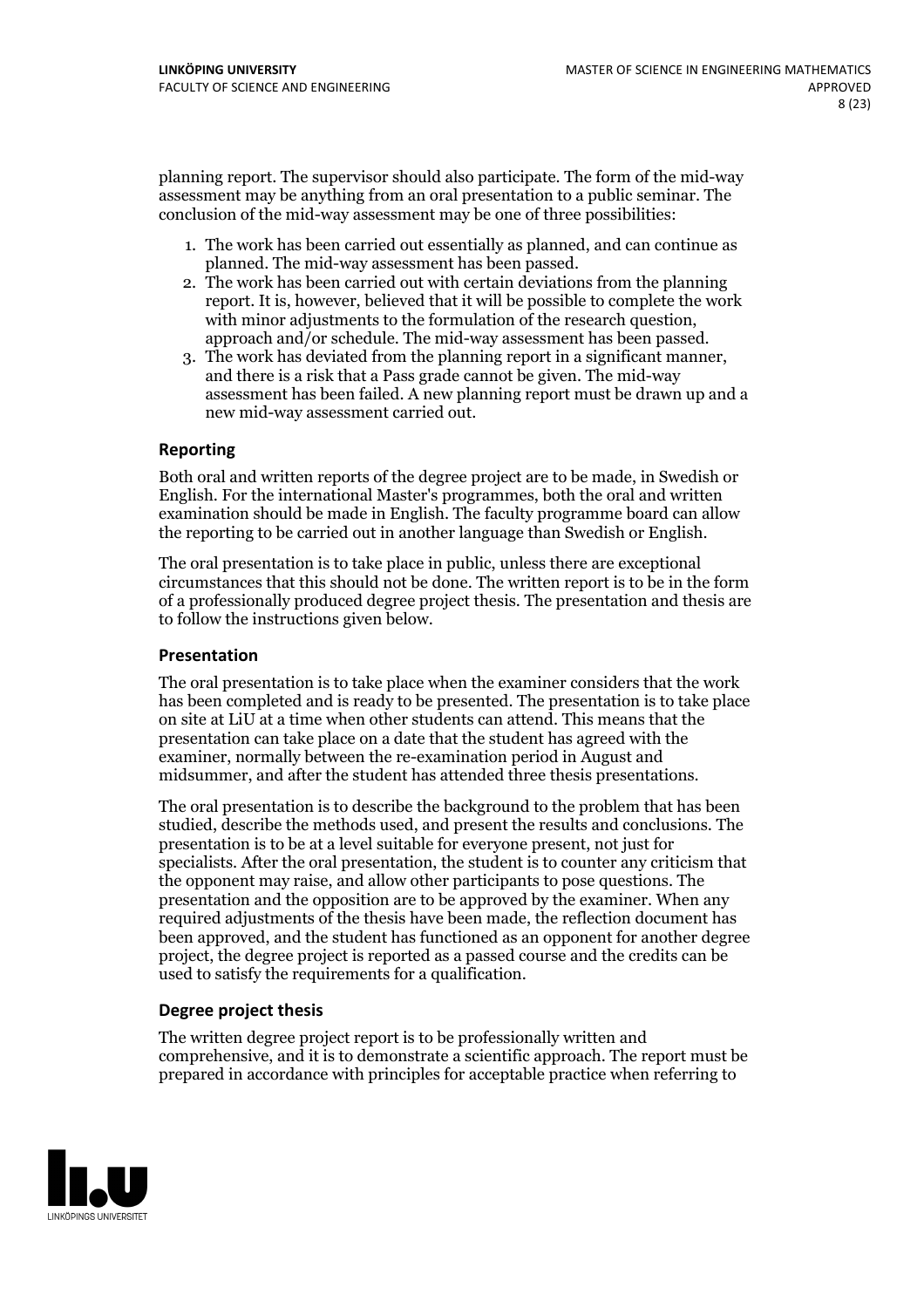sources (references or quotations for which the source is specified) when the text, images, ideas, data, etc., of other people are used. It is also to be made clear whether the author has reused his or her own text, images, ideas, data, etc. from previous examinations, such asundergraduate work, project reports, etc. (This is sometimes known as "self-plagiarism".) A failure to specify such sources may be regarded as attempted deception during examination.

The contents are to be easy to understand, and the way in which material is presented is important. It must describe the background to the project and the formulation of the research question. The choice of approach is to be clearly explained, and the thesis should make clear the coupling between the results and the conclusions. Commonly accepted scientific methods are to be used for processing the results. The discussion is to be comprehensive, and demonstrate that the student masters analytical thought processes. The thesis is to demonstrate good mastery of the literature in the field, and include an abstract. Theses that are principally written in Swedish should contain a summary in English. A publication-ready manuscript and a reflection document covering the work undertaken are to be submitted to the examiner within 10 days after the oral presentation. The examiner may grant an exemption from this requirement. If final versions of the required documents are not submitted as stipulated, the examiner may determine that the presentation is to be rescheduled.

The Faculty of Science and Engineering (Institute of Technology) at Linköping University recommends that degree project theses be published.

## **Opposition**

An oral opposition is to be carried out in connection with the student's own presentation of his or her thesis, i.e. at the end of the own studies, and is to take place on site at LiU. The opposition is made on other degree projects at the same level and of the same extent as the own degree project. The opponent must also have attended three thesis presentations as a member of the audience. In a normal case, the number of opponents will be the same as the number of respondents. In exceptional cases, the examiner may decide that this is not to be the case. Acting as an opponent during the thesis presentation of another student is subject to points-based assessment as described in the course syllabus.

The opponent is to:

- discuss and comment on the selection of methods, results and (where relevant) data processing, conclusions, possible alternative solutions and conclusions, and the management of literature
- comment on the general arrangement of the degree project thesis and related, formal aspects of style, and comment on the oral presentation technique
- illuminate the strengths and weaknesses of the thesis.

The duration of the opposition should be approximately the same as that of the presentation, and it is to include a discussion in which the student presenting the thesis replies to and comments on the criticism raised by the opponent.

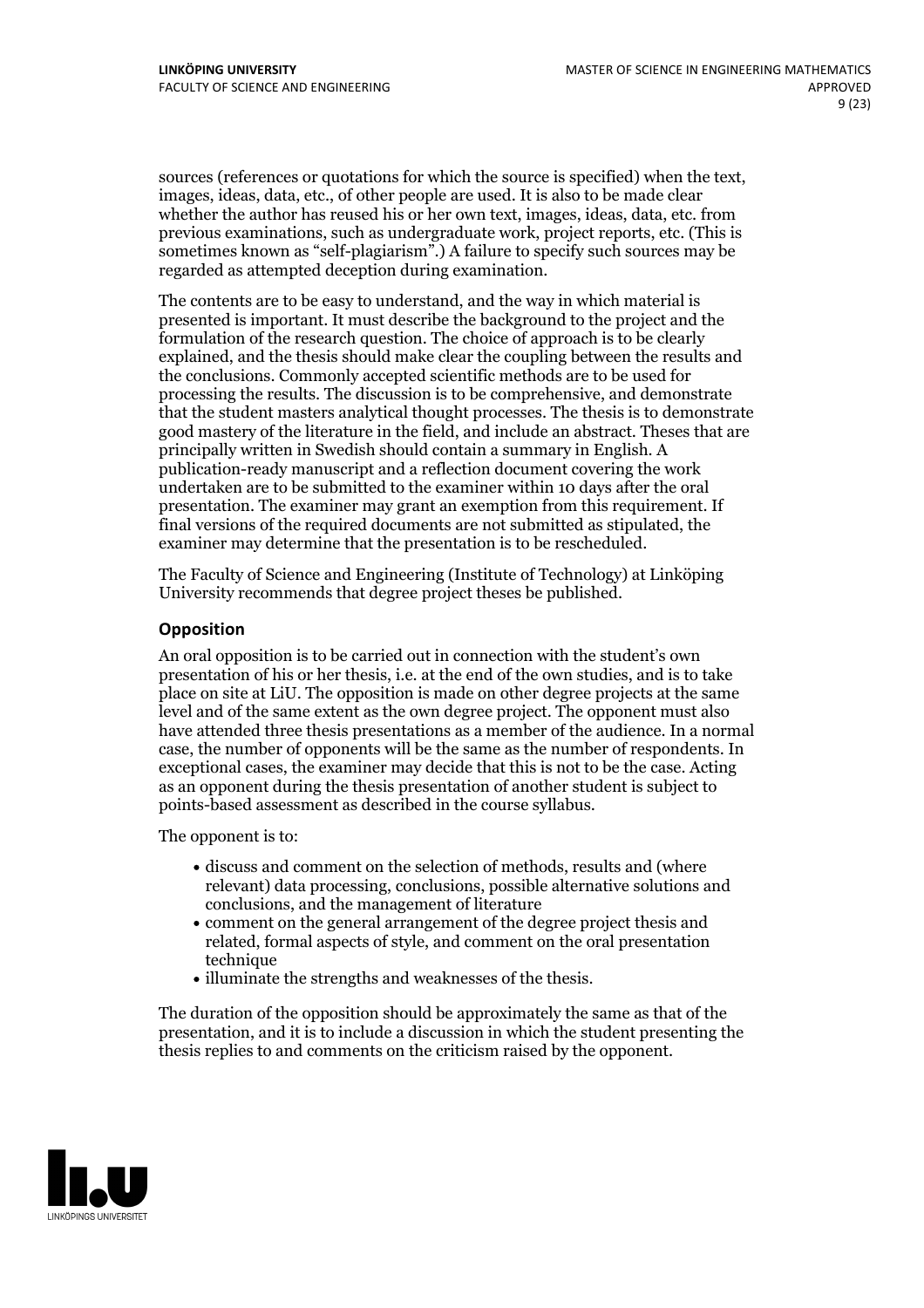Unless otherwise agreed, at least one week before the presentation the opponent is to present in writing to the examiner the important issues that will be discussed, and the structure ofthe opposition that will be taken. The opponent and the examiner discuss the structure that the opponent has drawn up.

## **Attendance at presentations**

A student is to attend presentations of degree project theses as described in the course syllabus. The presentations attended must be at the same level or a higher level than the degree project of the student.

It is advantageous that one of the presentations attended is a licenciate degree seminar or a doctoral disputation. The student is responsible for ensuring that a certification of attendance at the presentation is obtained and passed to the departmental administrator for registration in Ladok. Attendance at such presentations is a component of the degree work that is subject to points-based assessment.

The occasions on which a student attends presentations are to be completed before the student presents the degree project thesis. The course syllabus for the degree project describes the scheduling of the attendance at presentations.

The attendance at presentations is to take place on site at LiU. It is not possible to participate remotely.

#### **Reflection document**

A document reflecting on the work that has been carried outis to be submitted to the examiner within 10 working days of the oral presentation. Instructions for preparing a reflection document can be reached through [https://www.lith.liu.se/examensarbete/reflektionsdokument?l=en.](https://www.lith.liu.se/examensarbete/reflektionsdokument?l=en)

#### **Grades**

The degree project is graded as either Pass or Fail. In order for a student to obtain a pass grade for the degree project, all components must be completed and be awarded a pass grade.

#### **Right to obtain supervision**

It is expected that the student complete and pass a degree project within specified time limits. The department is required to provide supervision for a maximum of 18 months after the student has registered the degree project in Ladok. The examiner may grant additional supervision after this period in special cases. If the examiner determines that supervision is to be ended, the degree project is to be awarded a Fail grade. The examiner does not have to fail the degree project if it is considered possible that the student can finish the thesis without further supervision.

If the degree project is awarded a Fail grade for the reason described above or for any other reason, the student is to be directed towards carrying out a further degree project. However, carrying out a new degree project means very limited opportunities for supervision.

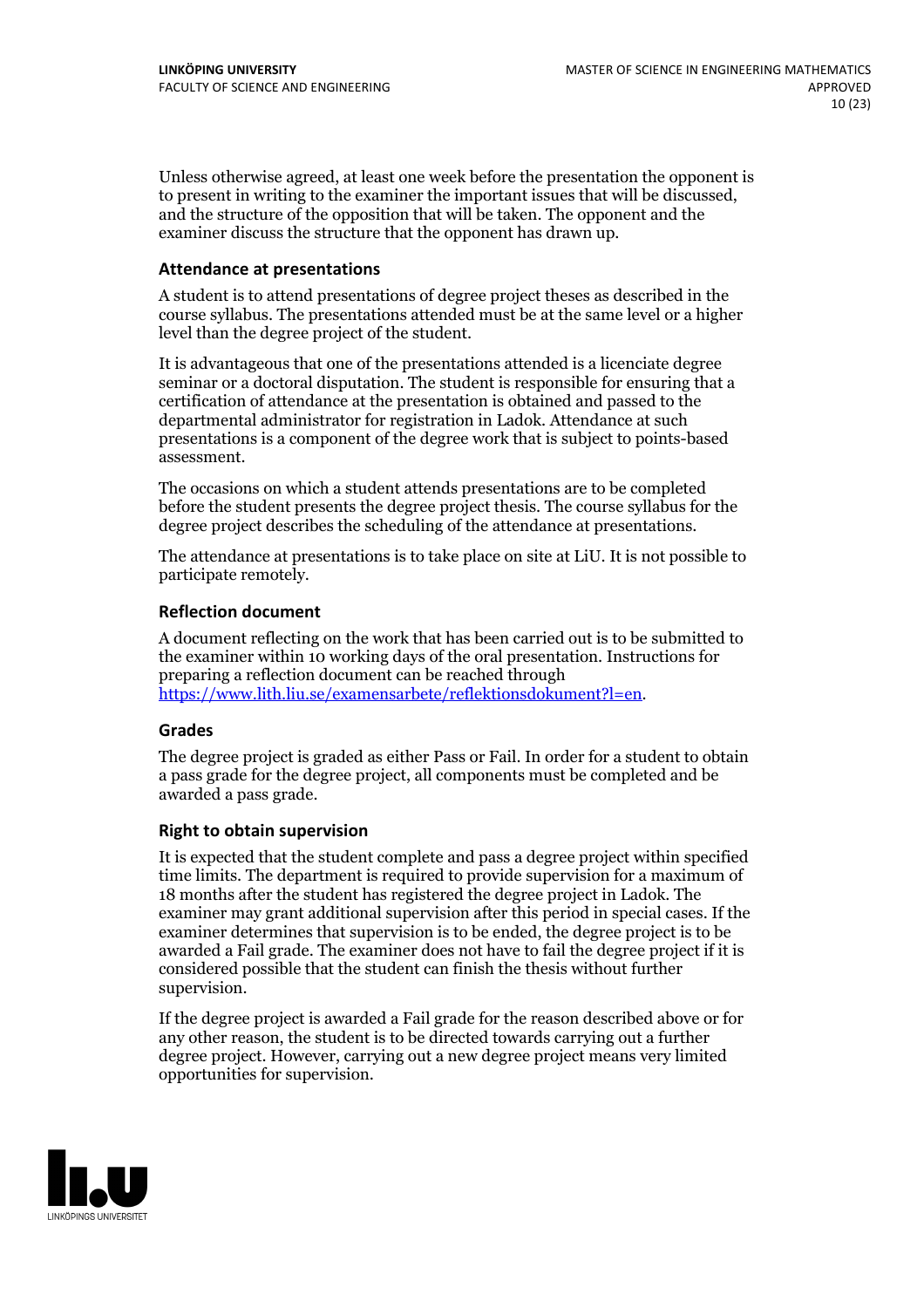## **Quality assurance**

The relevant faculty programme board has overall responsibility for the quality of study programmes. This responsibility covers also degree projects. Quality assurance is to be carried out as determined by the faculty board.

## **Exemptions**

If there are exceptional circumstances, an exemption can be granted from the above regulations.

Exemption to replace the oral opposition with a detailed written opposition can be granted after approval by the faculty programme board when all other elements for the degree have been fulfilled, the degree project has been submitted and there are exceptional circumstances. It is the examiner who applies to the faculty programme board for an exemption for written opposition.

Written opposition can be carried out in any of the following ways:

- The student makes <sup>a</sup> written opposition to <sup>a</sup> work done by another student, whose examiner then examines the opposition
- The student's examiner instructs the person in question to make a written opposition to a degree project that has already been examined by the examiner.

In the case of a written opposition, there is no need for an initial account of the structure of the opposition.

Exemption from conducting the oral opposition on site at LiU (and instead conducting it remotely) with reference to exceptional circumstances is given by the examiner. Examples of exceptional circumstances are the lack of a visa to come to Sweden.

Exemption from carrying out presentation on site at LiU (and instead conducting it remotely) can be granted by the respective faculty programme board if there are exceptional circumstances. Examples of exceptional circumstances are the lack of a visa to come to Sweden.

## Degree projects (included in Term 6 of study programmes in engineering)

## **General provisions**

All study programmes in engineering (with the exception of the programme in Industrial Engineering and Management – International and the programme in Applied Physics and Electrical Engineering – International) have since 2014 included an obligatory degree project. The project undertaken may also be included as part of the Bachelor of Science (Technology). During Term 6 of each programme, one or several special courses are given that constitute degree projects. The syllabuses of these courses contain course-specific provisions, which are supplemented with the general provisions given below.

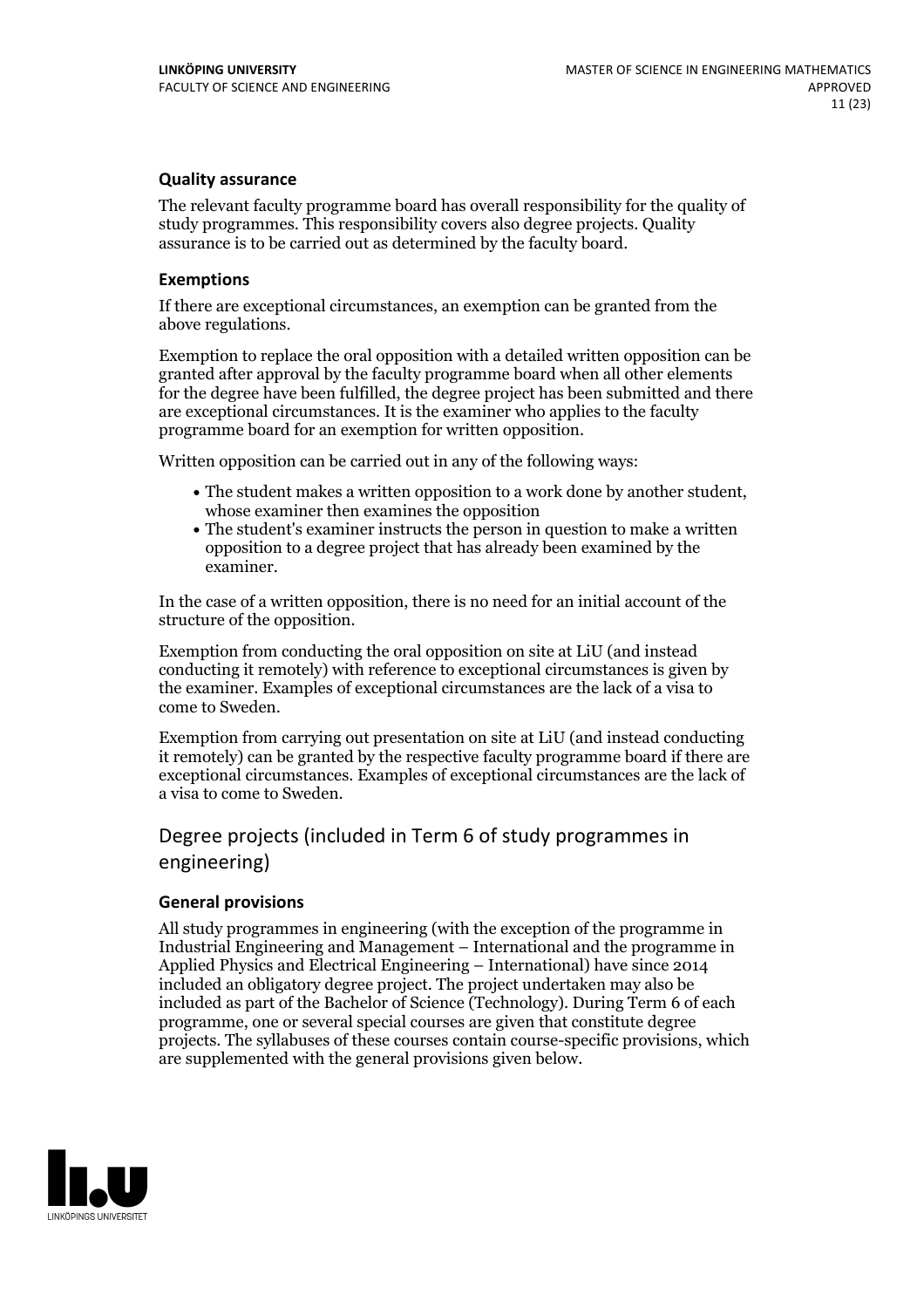## **Aim**

The degree project is to contribute to general and programme-specific objectives of the study programmes in engineering being achieved. Specific learning outcomes are given in the relevant course syllabus. In addition, the degree project has also the following learning outcomes, which are common to all degree project- based courses at LiTH:

• Knowledge of the subject

After carrying out the degree project, the student is expected to master the following:

- $\circ$  integrating in a systematic manner the knowledge gained during the period of study
- $\circ$  applying methodological knowledge and subject-specific knowledge within the main subject area
- $\circ$  assimilating the contents of relevant technical publications and relating the study to such contents.<br>• Personal and professional skills
- 

After carrying out the degree project, the student is expected to possess the following skills:

- $\circ$  formulating research questions and limiting the same, within a specified time schedule
- $\circ$  seeking and evaluating scientific literature. <br> Working and communicating in a group
- 

After carrying out the degree project, the student is expected to possess the following skills:

- $\circ$  planning, executing and presenting independent work in the form of a project carried out in a group
- $\circ$  expressing oneself professionally, in writing and orally
- $\circ$  critically examining and discussing independent work presented in speech and in writing.
- $\bullet$  Engineering fundamentals

After carrying out the degree project, the student is expected to master the following:

- $\circ$  creating, analysing and/or evaluating technical solutions
- making assessments that consider relevant scientific, societal and ethical aspects.

## **Degree projects undertaken while studying abroad**

During study abroad, an individual plan is to be drawn up together with the faculty programme director to determine how the requirements for a degree project in engineering can be satisfied.

## **Commencing a degree project**

Before a student commences a degree project, the following requirements must be satisfied:

The student must have a minimum of 90 credits obtained from courses

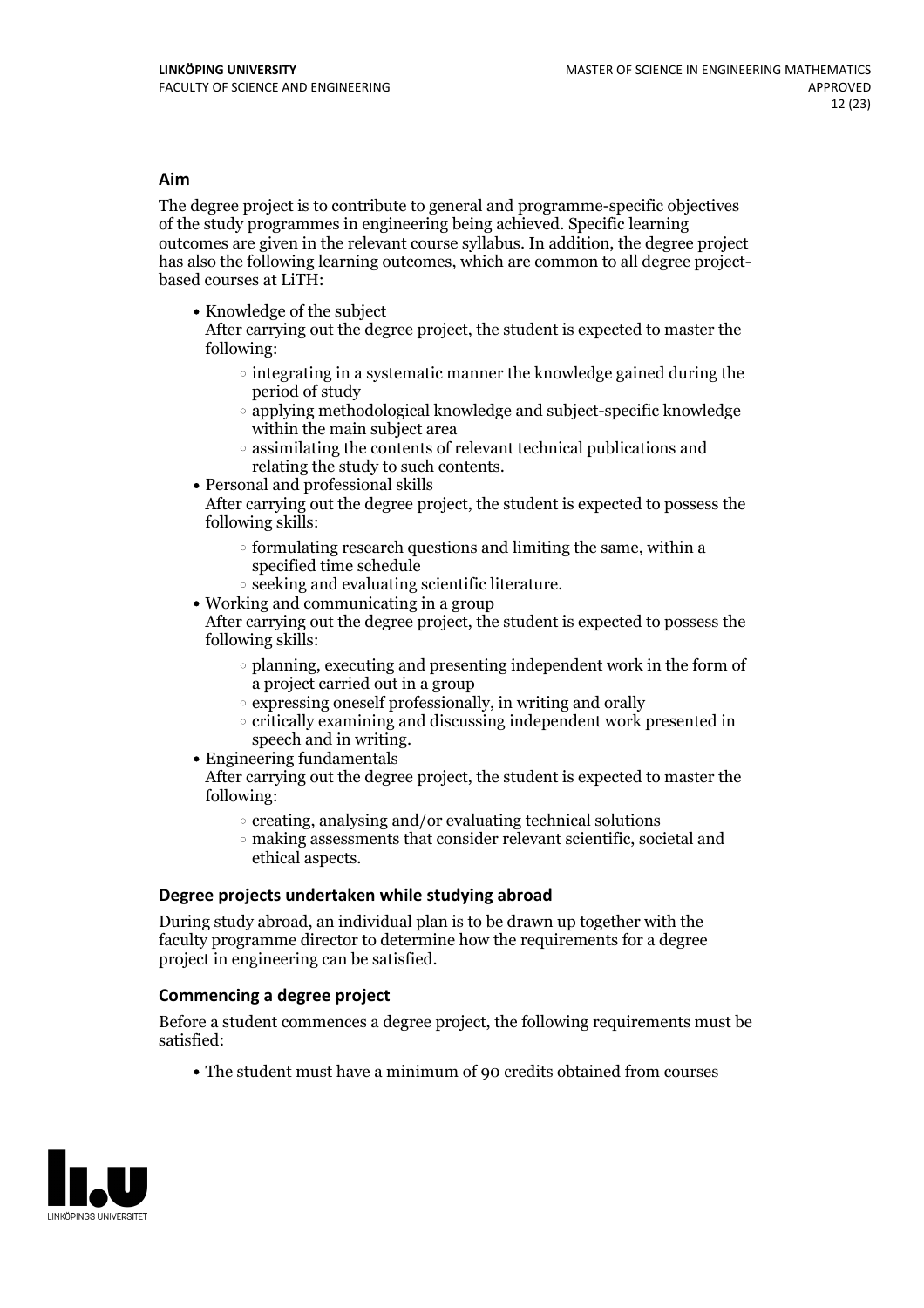from Terms 1-4 of the programme (courses taken voluntarily are not counted). This requirement must be satisfied before the end of the third week of study period 2 of the autumn term before the degree project is to be

- carried out.<br>• The student must have completed the subject-specific courses listed in the course syllabus for the relevant degree project course. This requirement must be satisfied before the end of the third week of study period 2 of the
- autumn term before the degree project is to be carried out.<br>• When assessing whether the requirements have been satisfied, individual decisions (such as those taken in association with admission to subsequent parts of the programme) are to be considered.

Registration for a degree project is carried out during the course registration period 1-10 October in the autumn before the degree project is to be undertaken.

## **Forms of examination**

The examiner for the degree project is responsible for ensuring that examination takes place as specified by the course syllabus, and, where appropriate, carries out the duties of an examiner for degree projects.

The written report of the degree project corresponds to a degree project for a bachelor's degree. This means that it is to be managed in an equivalent manner with respect to publication, unless special circumstances apply.

The report must be prepared in accordance with principles for acceptable practice when referring to sources (references or quotations for which the source is specified) when the text, images, ideas, data, etc., of other people are used. It is also to be made clear whether the author has reused his or her own text, images, ideas, data, etc. from previous examinations, such as undergraduate work, project reports, etc. (This is sometimes known as"self-plagiarism".) A failure to specify such sources may be regarded as attempted deception during examination.

In cases in which several students carry out a degree project together, the contribution of each student is to be specified. The extent of the work for each student is to correspond to that of a degree project. The examiner is to ensure that each student has contributed in a satisfactory manner to the work, and that each student satisfies the requirements for achieving a Pass grade for the degree project.

## Course syllabus

A syllabus must be established for each course. The syllabus specifies the aim and contents of the course, and the prior knowledge that a student must have in order to be able to benefit from the course.

## Timetabling

Courses are timetabled after a decision has been made for this course concerning its assignment to a timetable module.

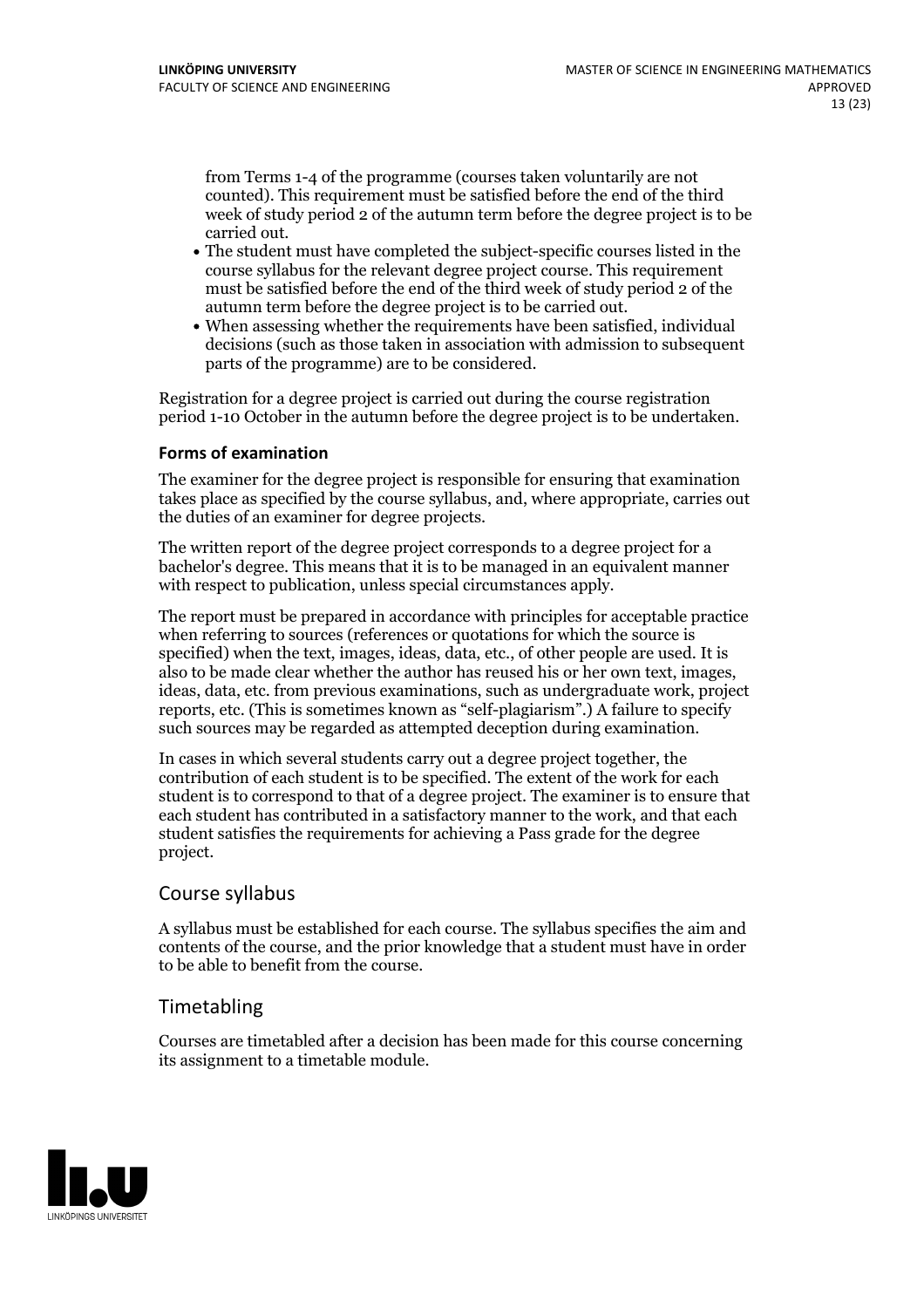## Interruption in and deregistration from a course

The LiU decision, Guidelines concerning confirmation of participation in education (Dnr LiU-2020-02256), states that interruptions in study are to be recorded in Ladok. Thus, all students who do not participate in a course for which they have registered must record the interruption, such that the registration on the course can be removed. Deregistration from or interrupting a course is carried out using <sup>a</sup> web-based form: https://www.lith.liu.se/for- [studenter/kurskomplettering?l=en.](https://www.lith.liu.se/for-studenter/kurskomplettering?l=en)

## Cancelled coursesand changes to the course syllabus

Courses with few participants (fewer than 10) may be cancelled or organised in a manner that differs from that stated in the course syllabus. The Dean is to deliberate and decide whether a course is to be cancelled or changed from the course syllabus.

## Guidelines relating to examinations and examiners

For details, see Guidelines for education and examination for first-cycle and second-cycle education at Linköping University, Dnr LiU-2020-04501 [\(http://styrdokument.liu.se/Regelsamling/VisaBeslut/917592\)](http://styrdokument.liu.se/Regelsamling/VisaBeslut/917592).

An examiner must be employed as a teacher at LiU according to the LiU Regulations for Appointments, Dnr LiU-2021-01204

[\(https://styrdokument.liu.se/Regelsamling/VisaBeslut/622784](https://styrdokument.liu.se/Regelsamling/VisaBeslut/622784)). For courses in second-cycle, the following teachers can be appointed as examiner: Professor (including Adjunct and Visiting Professor), Associate Professor (including Adjunct), Senior Lecturer (including Adjunct and Visiting Senior Lecturer), Research Fellow, or Postdoc. For courses in first-cycle, Assistant Lecturer (including Adjunct and Visiting Assistant Lecturer) can also be appointed as examiner in addition to those listed for second-cycle courses. In exceptional cases, a Part-time Lecturer can also be appointed as an examiner at both first- and second cycle, see Delegation of authority for the Board of Faculty of Science and Engineering.

## Forms of examination

## **Principles for examination**

Written and oral examinations and digital and computer-based examinations are held at least three times a year: once immediately after the end of the course, once in August, and once (usually) in one of the re-examination periods. Examinations held at other times are to follow a decision of the faculty programme board.

Principles for examination scheduling for courses that follow the study periods:

- courses given in VT1 are examined for the first time in March, with re-examination in June and August
- courses given in VT2 are examined for the first time in May, with re-

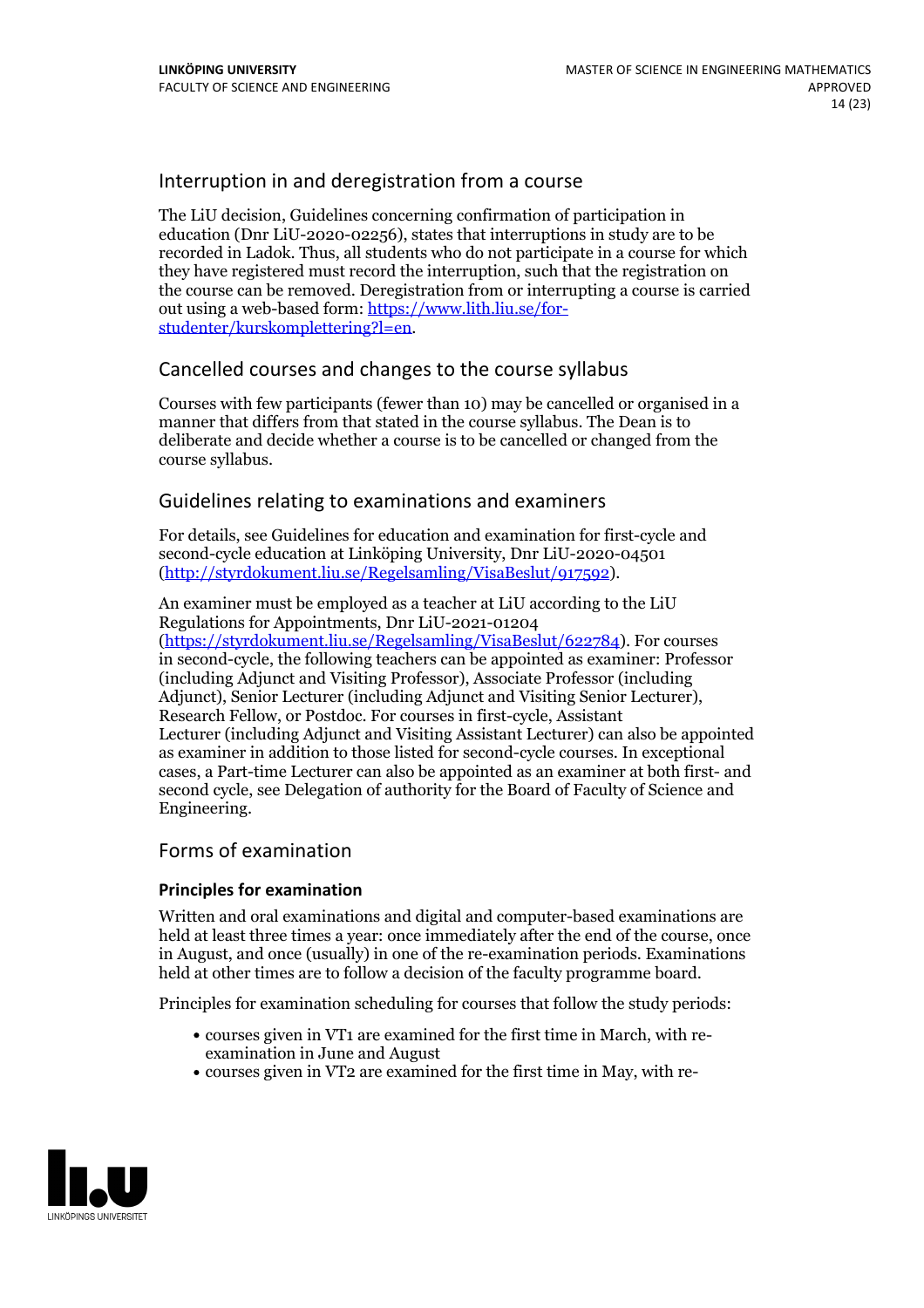examination in August and October

- courses given in HT1 are examined for the first time in October, with re-examination in January and August
- courses given in HT2 are examined for the first time in January, with re-examination in March and in August.

The examination schedule is based on the structure of timetable modules, but there may be deviations from this, mainly in the case of courses that are studied and examined for several programmes and in lower grades (i.e. 1 and 2).

Examinations for courses that the faculty programme board has decided are to be held in alternate years are held three times during the school year in which the course is given according to the principles stated above.

Examinations for courses that are cancelled orrescheduled such that they are not given in one or several years are held three times during the year that immediately follows the course, with examination scheduling that corresponds to the scheduling that was in force before the course was cancelled or rescheduled.

When a course, or a written examination (TEN, DIT, DAT), is given for the last time, the regular examination and two re-examinations will be offered. Thereafter, examinations are phased out by offering three examinations during the following academic year at the same times as the examinations in any substitute course. If there is no substitute course, three examinations will be offered during re- examination periods during the following academic year. Other examination times are decided by the faculty programme board. In all cases above, the examination is also offered one more time during the academic year after the following, unless the faculty programme board decides otherwise. In total, 6 re-examinations are offered, of which 2 are regular re-examinations. In the examination registration system, the examinations given for the penultimate time and the last time are denoted.

If a course is given during several periods of the year (for programmes, or on different occasions for different programmes) the faculty programme board or boards determine together the scheduling and frequency of re-examination occasions.

## **Retakes of other forms of examination**

Regulations concerning retakes of other forms of examination than written examinations and digital and computer-based examinations are given in the LiU guidelines for examinations and examiners, [http://styrdokument.liu.se/Regelsamling/VisaBeslut/917592.](http://styrdokument.liu.se/Regelsamling/VisaBeslut/917592)

## **Course closure**

For Decision on Routines for Administration of the Discontinuation of Educational Programs, Freestanding Courses and Courses in Programs, see DNR LiU-2021-04782. After a decision on closure and after the end of the discontinuation period, the students are referred to a replacement course (or similar) according to information in the course syllabus or programme syllabus. If a student has passed some part/parts of a closed program course but not all, and

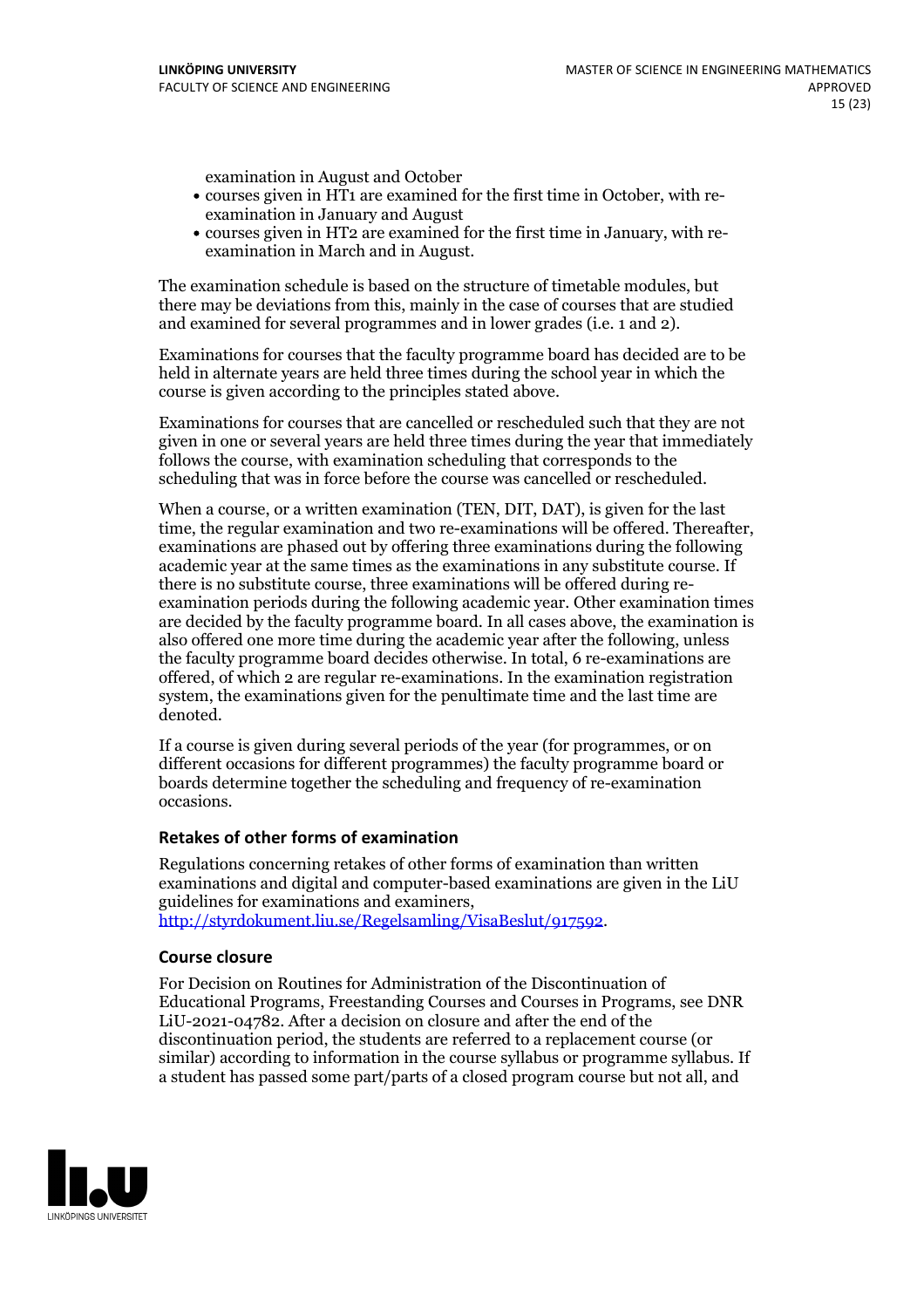there is an at least partially replacing course, an assessment of crediting can be made. Any crediting of course components is made by the examiner.

## **Registration for examination**

In order to take an written, digital or computer-based examination, registration in advance is mandatory, see decision in the university's rule book [https://styrdokument.liu.se/Regelsamling/VisaBeslut/622682.](https://styrdokument.liu.se/Regelsamling/VisaBeslut/622682) An unregistered student can thus not be offered a place. The registration is done at the Student Portal or in the LiU-app during the registration period. The registration period opens 30 days before the date of the examination and closes 10 days before the date of the examination. Candidates are informed of the location of the examination by email, four days in advance.

## **Code of conduct for students during examinations**

Details are given in a decision in the university's rule book: <http://styrdokument.liu.se/Regelsamling/VisaBeslut/622682>.

## **Retakes for higher grade**

Students at the Institute of Technology at LiU have the right to retake written examinations and digital and computer-based examinations in an attempt to achieve a higher grade. This is valid for all examination components with code "TEN", "DIT" and "DAT". The same right may not be exercised for other examination components, unless otherwise specified in the course syllabus.

A retake is not possible on courses that are included in an issued degree diploma.

## **Grades**

The grades that are preferably to be used are Fail (U), Pass (3), Pass not without distinction (4) and Pass with distinction (5).

- Grades U, 3, 4, 5 are to be awarded for courses that have written or digital examinations.<br>• Grades Fail (U) and Pass (G) may be awarded for courses with a large
- degree of practical components such as laboratory work, project work and group work.<br>• Grades Fail (U) and Pass (G) are to be used for degree projects and other
- independent work.

## **Examination components**

The following examination components and associated module codes are used at the Faculty of Science and Engineering:

- Grades U, 3, 4, 5 are to be awarded for written examinations (TEN) and digital examinations (DIT).
- $\bullet$  Examination components for which the grades Fail (U) and Pass (G) may be awarded are laboratory work (LAB), project work (PRA), preparatory written examination (KTR), digital preparatory written examination (DIK), oral examination (MUN), computer-based examination (DAT), home

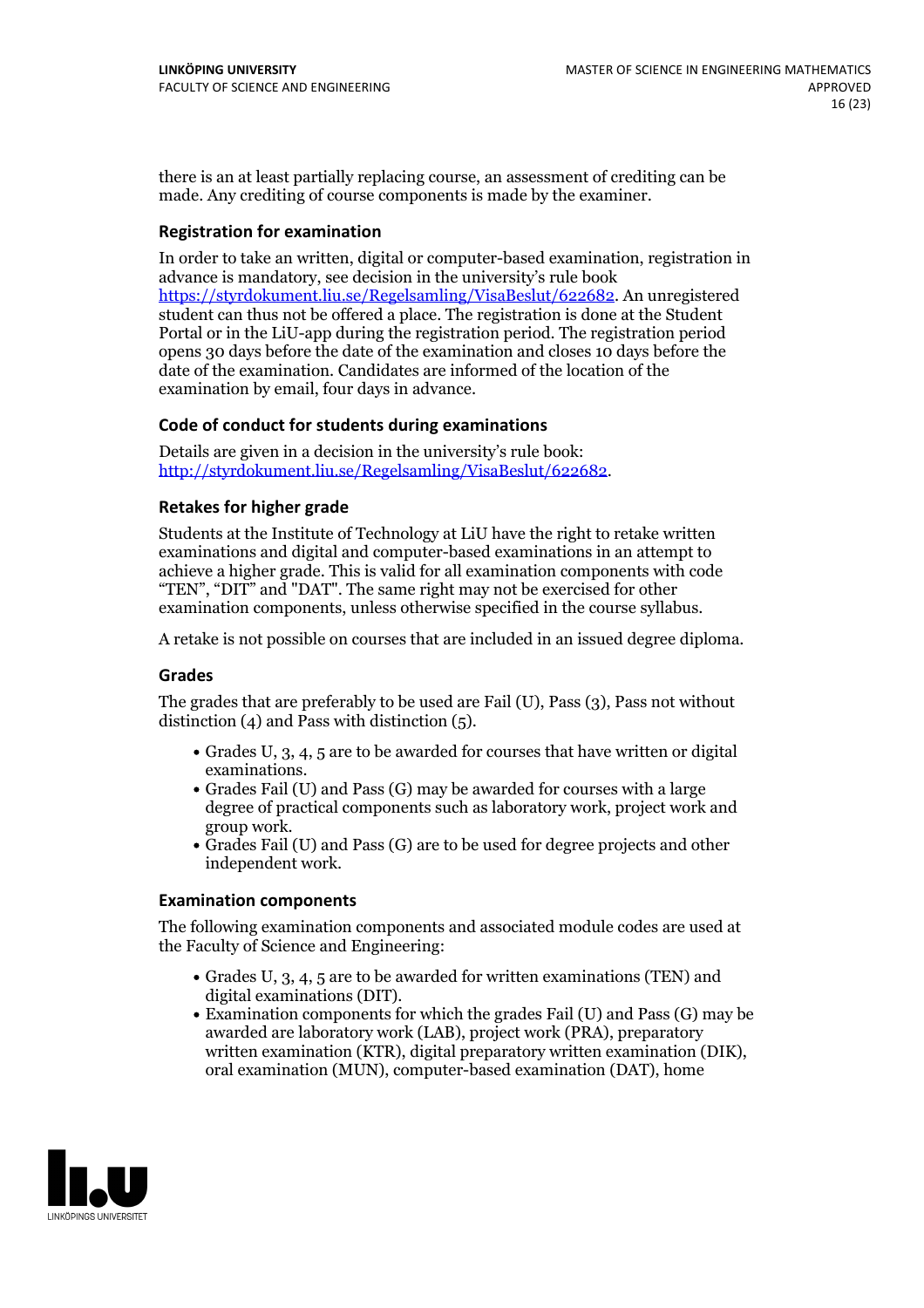- assignment (HEM), and assignment (UPG).<br>• Students receive grades either Fail (U) or Pass (G) for other examination components in which the examination criteria are satisfied principally through active attendance such as tutorial group (BAS) or examination item
- (MOM).<br>• Grades Fail (U) and Pass (G) are to be used for the examination components Opposition (OPPO) and Attendance at thesis presentation (AUSK) (i.e. part of the degree project).

In general, the following applies:

- 
- Mandatory course components must be scored and given <sup>a</sup> module code. Examination components that are not scored, cannot be mandatory. Hence, it is voluntary to participate in these examinations, and the voluntariness must be clearly stated. Additionally, if there are any associated conditions to the examination component, these must be clearly stated as well.<br>• For courses with more than one examination component with grades
- U,3,4,5, it shall be clearly stated how the final grade is weighted.

For mandatory components, the following applies (in accordance with the LiU Guidelines for education and examination for first-cycle and second-cycle education at Linköping University, [http://styrdokument.liu.se/Regelsamling/VisaBeslut/917592\)](http://styrdokument.liu.se/Regelsamling/VisaBeslut/917592):

If special circumstances prevail, and if it is possible with consideration of the nature of the compulsory component, the examiner may decide to replace the compulsory component with another equivalent component.

For possibilities to alternative forms of examinations, the following applies (in accordance with the LiU Guidelines for education and examination for first-cycle [http://styrdokument.liu.se/Regelsamling/VisaBeslut/917592\)](http://styrdokument.liu.se/Regelsamling/VisaBeslut/917592):

- If the LiU coordinator for students with disabilities has granted a student the right to an adapted examination for a written examination in an examination hall, the student has the right to it.<br>If the coordinator has recommended for the student an adapted
- examination or alternative form of examination, the examiner may grant this if the examiner assesses that it is possible, based on consideration of
- $\bullet$  An examiner may also decide that an adapted examination or alternative form of examination if the examiner assessed that special circumstances prevail, and the examiner assesses that it is possible while maintaing the objectives of the course.

## **Reporting of examination results**

The examination results for a student are reported at the relevant department.

## **Plagiarism**

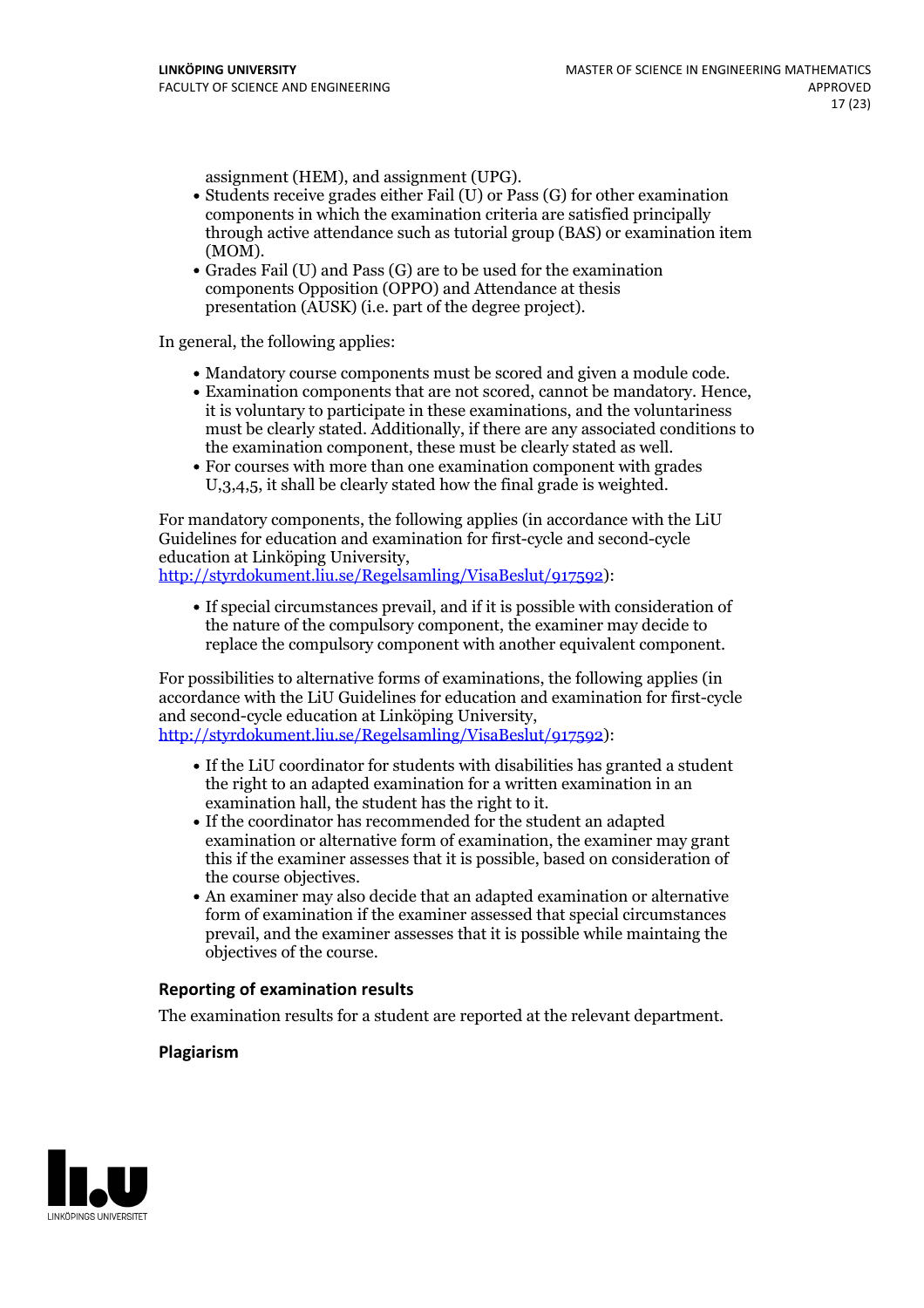For examinations that involve the writing of reports, in cases in which it can be assumed that the student has had access to other sources (such asduring project work, writing essays, etc.), the material submitted must be prepared in accordance with principles for acceptable practice when referring to sources (references or quotations for which the source is specified) when the text, images, ideas, data, etc. of other people are used. It is also to be made clear whether the author has reused his or her own text, images, ideas, data, etc. from previous examinations, such as degree projects, project reports, etc. (this is sometimes known as "self-<br>plagiarism").

A failure to specify such sources may be regarded as attempted deception during examination.

## **Attempts to cheat**

In the event of <sup>a</sup> suspected attempt by <sup>a</sup> student to cheat during an examination, or when study performance is to be assessed as specified in Chapter <sup>10</sup> of the Higher Education Ordinance, the examiner is to report this to the disciplinary board of the university. Possible consequences for the student are suspension from study and a formal warning. More information is available at <https://www.student.liu.se/studenttjanster/lagar-regler-rattigheter?l=en>.

## Structure and organisation of study programmes

The contents and design of the programmes are to be continuously revised such that new knowledge is integrated into courses and specialisations. Within one programme, several study specialisations or profiles may be available. The identities of the study specialisations or profiles and the regulations governing how these may be selected are given in the syllabus and curriculum for the particular field of study and programmes.

The structure and organisation of the programmes are to follow specified criteria that are summarised in the syllabus for each programme.

- 
- The syllabus defines the aims of the study programme.<br>• The curriculum, which constitutes one part of the syllabus for the field of study, gives details of the terms in which the various courses have been
- timetabled, and their scheduling through the academic year.<br>• The course syllabus specifies, among other things, the aim and contents of the course, and the prior knowledge that a student must have, in addition to the admission requirements for the programme, in order to be able to benefit from the course.

## Qualification requirements

The qualification requirements specified in the Higher Education Ordinance 2007 apply to students admitted after 1 July 2007. A student who has completed components of a programme after 1 July 2007 has the right to be assessed with respect to the qualification requirements specified by the Higher Education Ordinance 2007. In addition, local regulations laid down by the faculty boards and

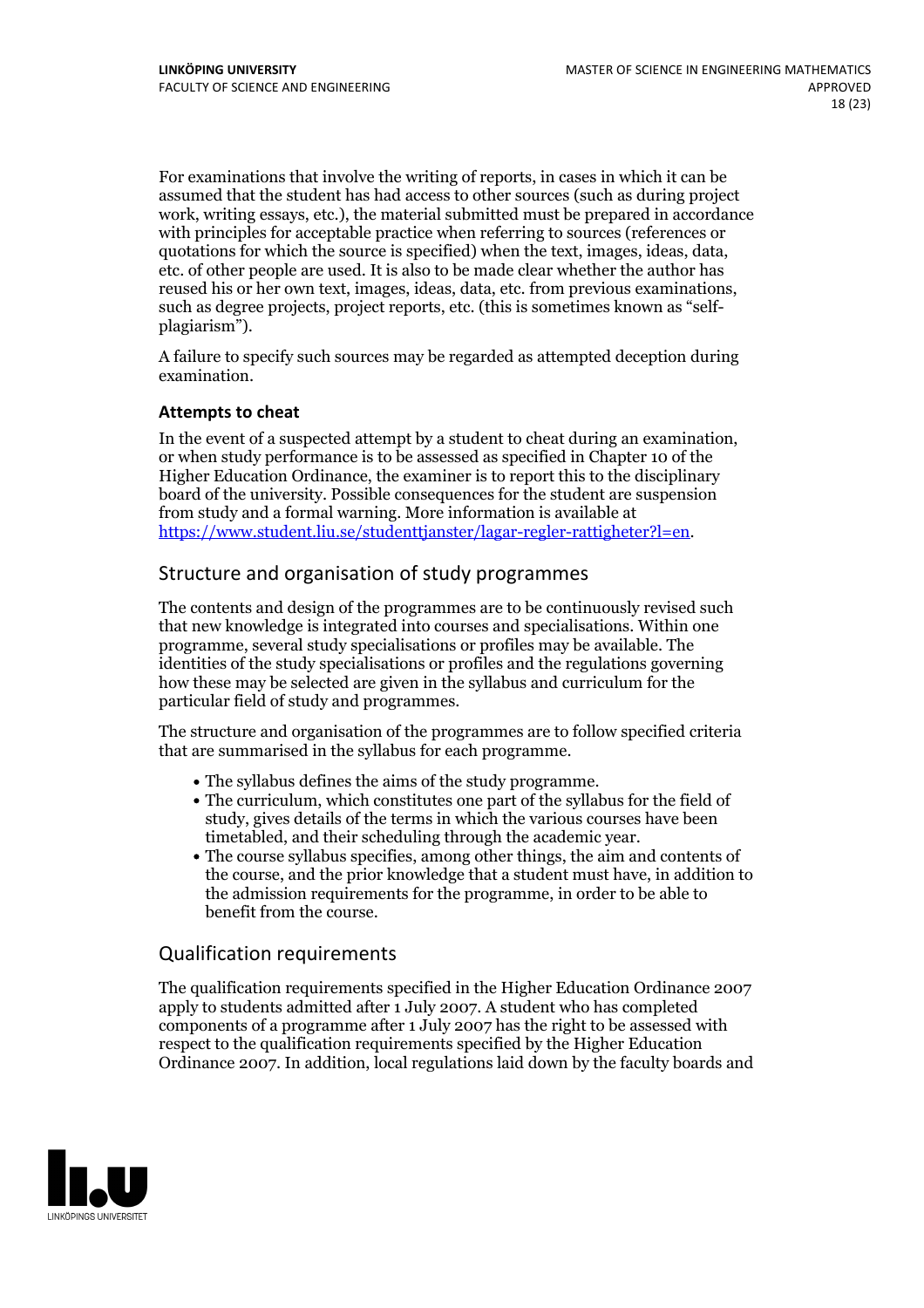university board apply, see http://styrdokument.liu.se/Regelsamling/Innehall/Utbildning\_pa\_grund-och\_avancerad\_niva/Examina.

Higher Education Act Chapter 1, Section 8:

First-cycle courses and study programmes are to develop:

- the ability to make independent and critical assessments
- the ability to identify, formulate and solve problems autonomously, and
- the preparedness to deal with changes in working life.

In addition to knowledge and skills in their field of study, students shall develop the ability to:

- gather and interpret information at a scholarly level
- stay abreast of the development of knowledge, and
- communicate their knowledge to others, including those who lack specialist knowledge in the field.

## Qualifications within astudy programme

Qualification requirements that are specific to a study programme are given in the syllabus for that programme.

## Admission requirements and matriculation and postponement of matriculation

A person who has been accepted for a study programme is to start their studies (matriculate) in the term that is specified in the decision about admission. The date and location of the compulsory matriculation procedure will be communicated to those admitted to the first term of the programme.

Regulations concerning admission requirements, matriculation and postponement of matriculation have been laid down in the admission regulations for Linköping University, http://styrdokument.liu.se/Regelsamling/VisaBeslut/622645.

## Admission to a later part of a programme

Admission to a part of a study programme is used here to refer to admission with the purpose of completing the programme and taking a degree. Admission to a later part of a programme may take place only if sufficient resources and space on the programme are available. Furthermore, the applicant must satisfy the entry requirements for the relevant term of the programme, as specified in http://styrdokument.liu.se/Regelsamling/Innehall/Utbildning\_pa\_grund- \_och\_avancerad\_niva/Tekniska\_fakulteten.

## Interruption in studies

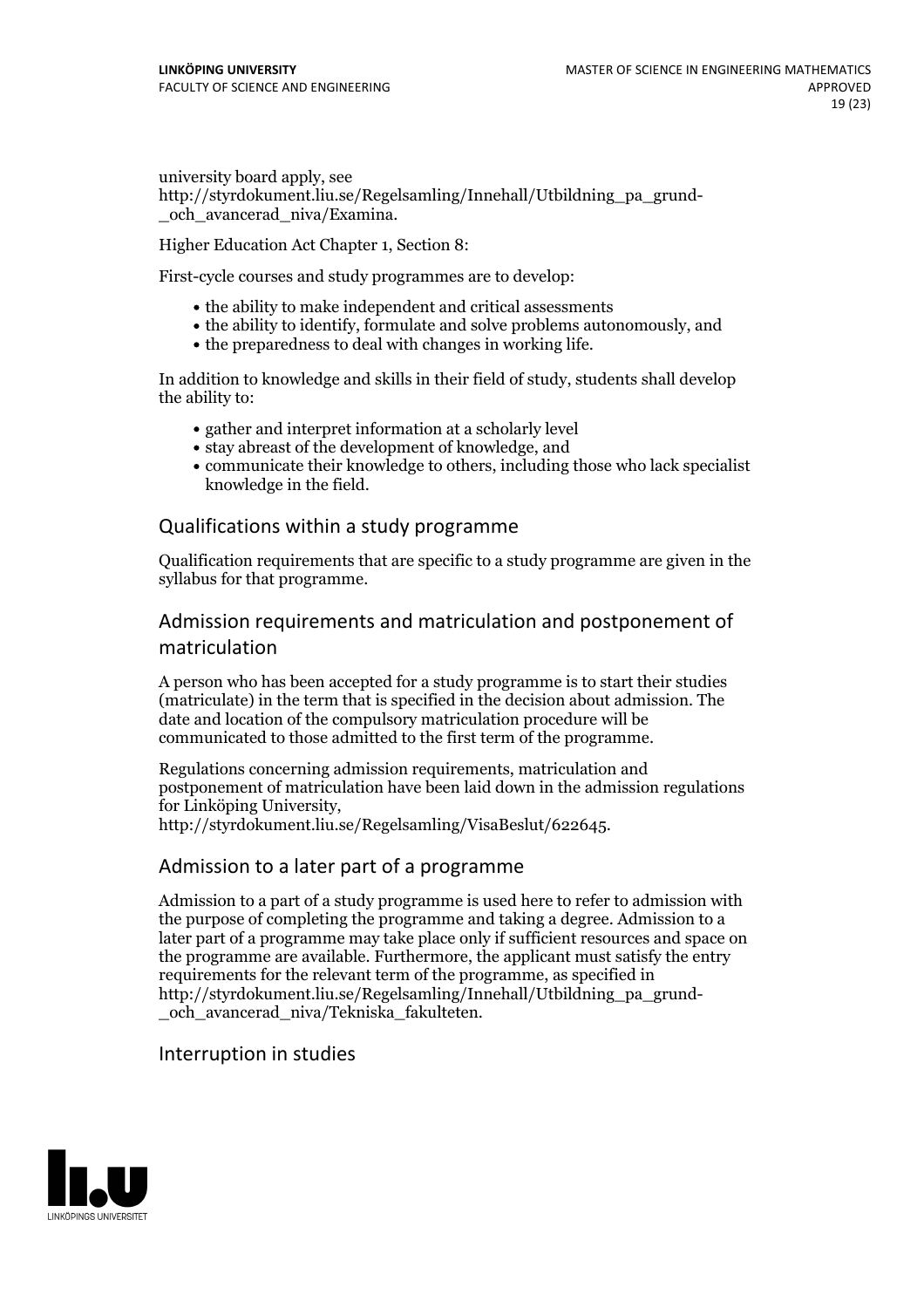Notification of an interruption in studies is to be made through a web form, https://www.lith.liu.se/for-studenter/anmalan-studieuppehall?l=en. If such a notification is not made and if the student does not do a course registration during the first term during which the interruption is to take place, the interruption will be considered to be a withdrawal. An interruption in studies must cover a complete term, and notification of interruptions can be given for a maximum of two consecutive terms. Notification of resumption of studies is to take place at the course registration for the term that follows the interruption.

A student who is taking an interruption in studies may during this period retake examinations. The student is responsible that registration for courses is carried out at the correct times in preparation for the resumption of studies.

## Withdrawal from astudy programme

A student who wishes to withdraw from a study programme must notify the study guidance counsellor. A student who leaves the studies without giving notification of an interruption in study and who fails to register on a course for the immediately subsequent term is considered to have withdrawn. A student who has withdrawn may return to the study programme if a vacancy is available that is not required for students returning after an interruption in study, and not required for students who are changing their location of study and/or study programme.

## Courses within astudy programme

The curriculum for the various years of a study programme specify which courses are mandatory  $(m)$ , elective (e) and voluntary  $(v)$ . If a student wishes to study a different combination than the one specified in the curriculum, an application must be made to the faculty programme board.

## **Voluntarycourses**

The course specified as voluntary (labelled with "v") in the programme syllabus are assessed solely as voluntary courses, and credits from these may not contribute to the requirements for a degree.

## Courses from another study programme or third-cycle courses

To include courses in a degree from another study programme or third-cycle courses, the student need to apply to and be granted this from the faculty programme board. If such a decision is not taken, such courses are regarded as voluntary courses.

When selecting a course from another programme, the admission requirements specified in the course syllabus should be satisfied.

Admission is granted to the extent that resources allow, provided that places are available on the course.

Admission to third-cycle courses requires studies at Master's level, i.e. year 4-5 or admitted to a Master's programme. Information can be obtained from the relevant

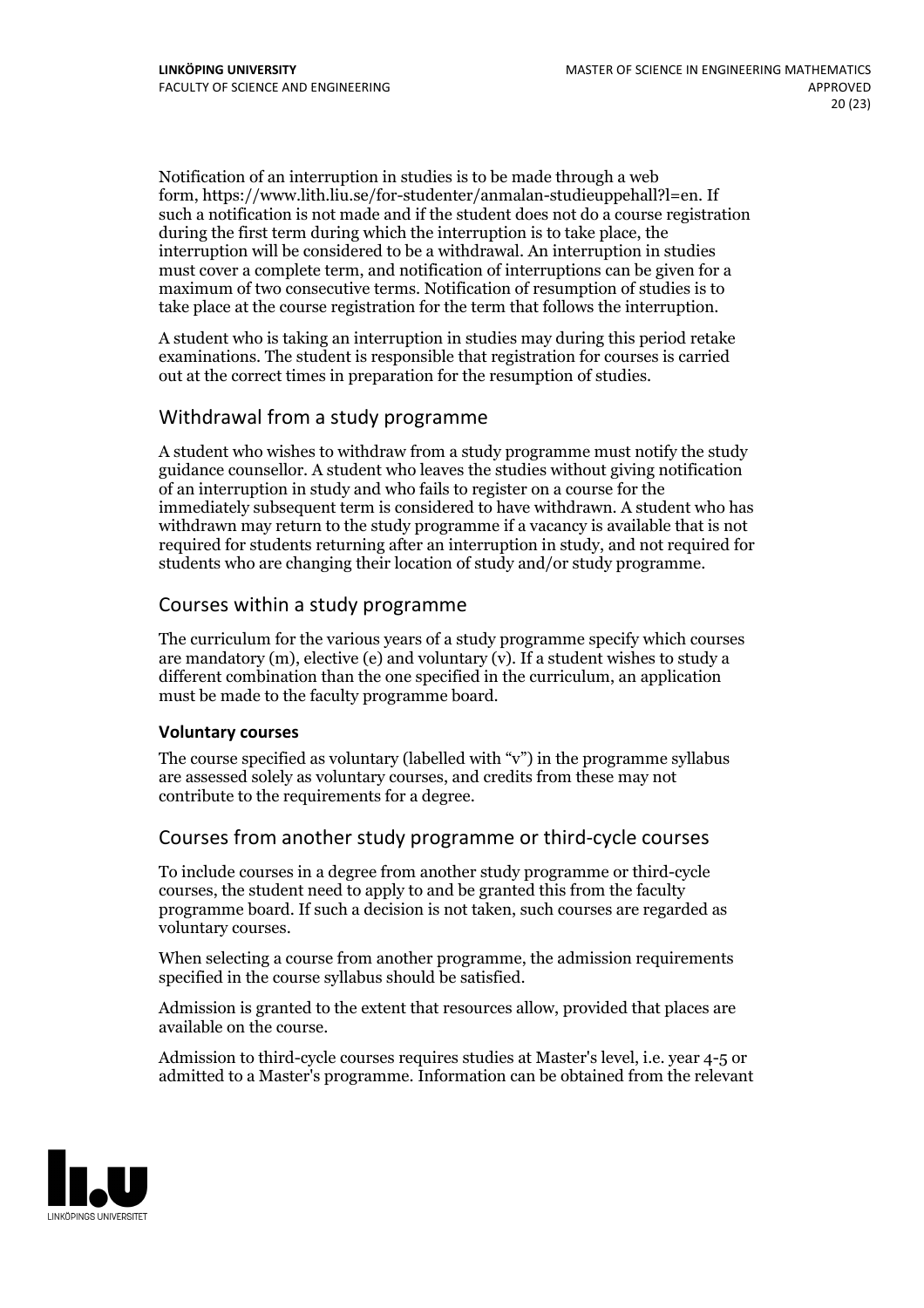director of advanced studies.

#### **Students taking a master's programme in engineering**

Students taking a master's programme in engineering can apply to take courses given in Term 7 and later terms of the programme from all engineering master's programmes. Admission to courses at Term 7 or higher requires the possession of at least 150 credits within the programme to which the student has been admitted.

## **Students taking a Bachelor of Science (Engineering)**

Students taking Bachelor of Science (Engineering) degrees may apply to take courses specified in the programme syllabuses of all Bachelor of Science (Engineering) programmes.

#### **Students taking a Bachelor of Science**

Students taking Bachelor of Science degrees may apply to take courses specified in the programme syllabuses of all Bachelor of Science programmes.

## Single-subject courses, courses from other faculties, or other

## Higher Education Institutions

To include single-subject courses, courses from another faculty, or courses from other Higher Education Institutions in a degree, the student need to apply to and be granted this from the faculty programme board.

## Registration for programme courses

Registration for courses that are given as part of a study programme must be made during the specified period, which has been preliminarily set to 1-10 April for the autumn term, and 1-10 October for the spring term. Information about course registration is published on the Study councellors webpages or in programme rooms, sent to students by email, and disseminated at scheduled information meetings.

## Registration for programme courses as single-subject courses

Admission to a programme course as a single-subject subject course may take place only if sufficient resources and space on the course are available. Furthermore, the applicant must satisfy the entry requirements for the relevant course.

In the event of a scarcity of resources, the board of LiTH can decide to limit the possibilities of taking courses that are part of a programme as freestanding courses.

## Study planning

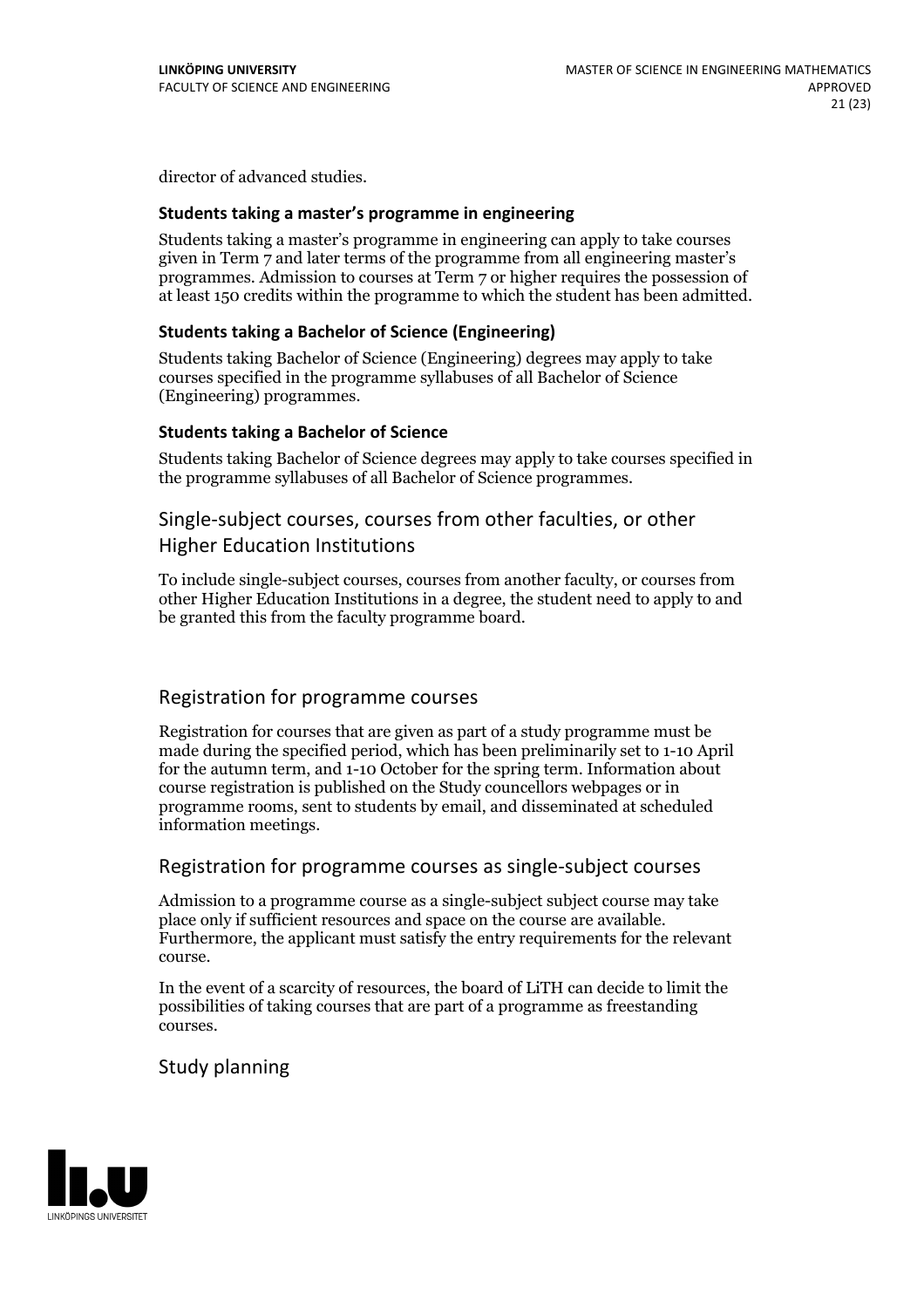Students who require support in planning their continued studies can contact the study guidance counsellor of the programme. Study planning involves the student and the study guidance counsellor together drawing up an individual plan for studies during the subsequent term. The individual plan may allow the student to deviate from the general curriculum.

Completed first-cycle courses are a precondition for successful studies at more advanced levels. For this reason, study planning is based on giving priority to courses from earlier years of study that have not been completed. If further capacity is available, new courses may be taken.

Study planning takes place on a regular basis if the student:

- does not satisfy the requirements for progression to later terms. In order for a student to be able to participate in courses from later years in such cases, a decision of exemption is required.<br>
• does not satisfy the requirements for starting a degree project.
- 

Other situations in which study planning may be required:

- A student has fallen behind during the early part of a study programme and
- has failed to complete several courses.<br>• A student has not satisfied the entry requirements for a degree project<br>before term 6 of an engineering degree.
- A student has applied for admission to a later part of a programme.<br>• Studies have been carried out abroad.<br>• A study programme is to be resumed after an interruption.
- 
- 

In these cases the study guidance counsellor supports the student in planning the continued studies, also in situations in which the student can register for the relevant courses without the need for a special decision for the continued studies.

## Part of education abroad

Students can exchange study at LiTH for study at an institute of higher education abroad, and/or work on a degree project abroad.

In the event that study (courses) at LiTH are exchanged for study abroad, the faculty programme director is responsible for a decision about a preliminary individual study plan, which is to be drawn up in advance. After the exchange, the student apply to credit completed courses from the exchange into their degree. The guideline for credit assessment in an exchange is that the courses should be in line with the program's orientation.

Regulations for entry requirements, ranking and nomination for study abroad through LiTH's exchange agreements and for the compulsory study abroad period within Ii (Industrial Engineering and Management – International) and Yi (Applied Physics and Electrical Engineering – International) can be found at: http://styrdokument.liu.se/Regelsamling/Innehall/Utbildning\_pa\_grund- \_och\_avancerad\_niva/Tekniska\_fakulteten.